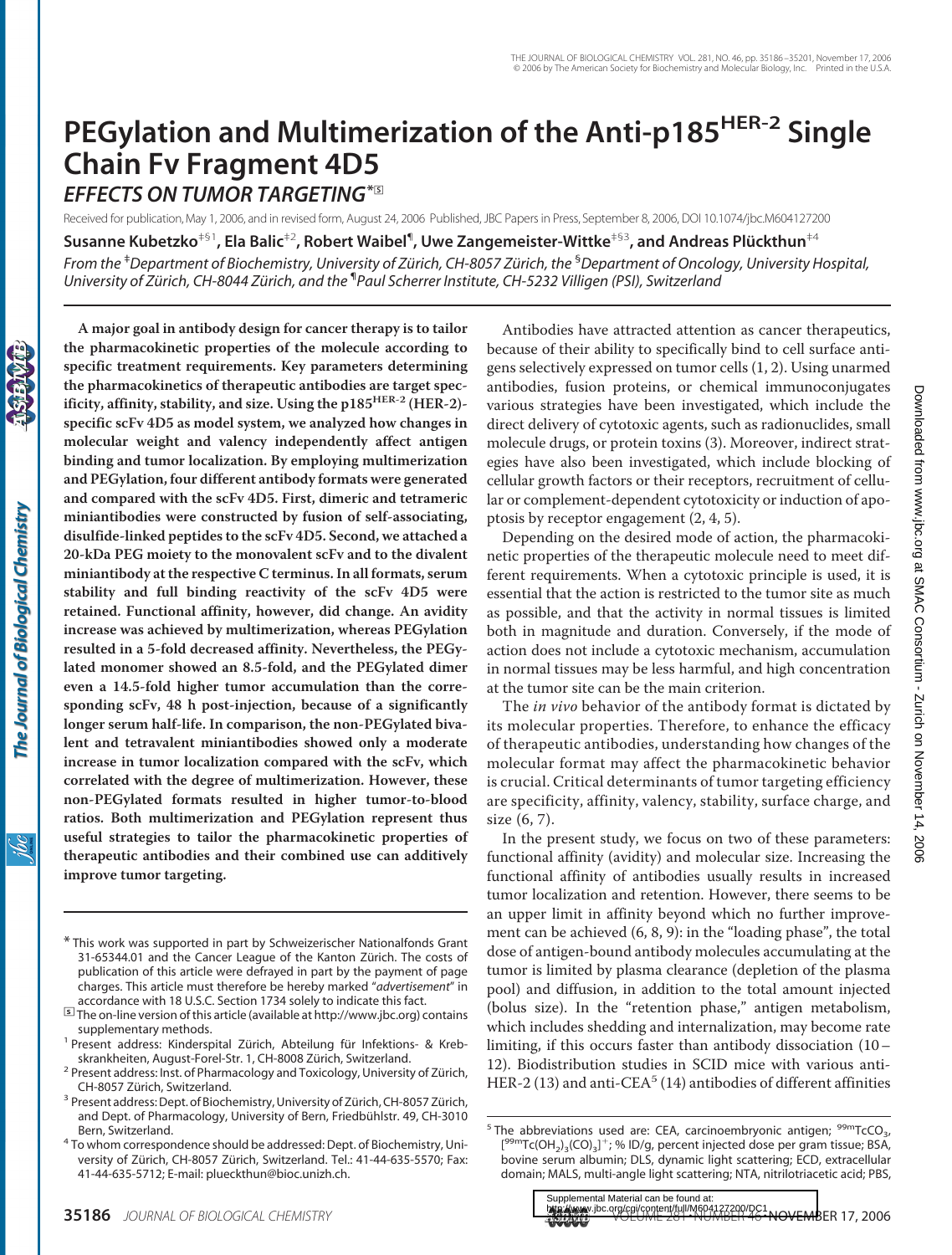demonstrated that for a tumor antigen with the turnover rate of HER-2, raising the affinity above  $10^{-9}$  M no longer translates into increased tumor accumulation.

One way to augment the functional affinity (avidity) of antibodies is to increase the number of binding sites (15, 16). Multivalency in principle allows the antibody to simultaneously bind to more than one target molecule on the tumor cell, provided that this is geometrically possible. By potentially affecting target dimerization, multimeric antibody formats may also increase antigen uptake and signaling.Whether this is desirable or not depends on the target and the effector mechanism of the antibody construct.

An increase in valency also results in increased molecular size, which will affect pharmacokinetics, extravasation, and diffusion, and thus tissue distribution. Indeed, there is an inverse relationship between the effect of molecular size on systemic clearance and tissue penetration, which both affect tumor targeting, albeit in opposite ways (6). Small antibody formats such as scFv fragments (25–30 kDa) show rapid tumor localization and efficient diffusion into the tumor mass, reaching maximal accumulation after 0.5– 6 h. Their systemic clearance is fast and occurs mainly through renal excretion, since their molecular weight is below the threshold of the filtration barrier in the kidney glomeruli ( $\sim$  65 kDa) (17, 18). This results in rather low concentrations of scFv molecules in the circulation, which in turn reduces unspecific accumulation in non-target tissues, but it also reduces the total dose localizing to the tumor (19). On the other hand, large molecules, such as whole IgGs, show poor extravasation and slower tissue diffusion (20, 21). At the same time, they can exhibit prolonged serum half-lives of up to several weeks (19), because they avoid renal excretion and are instead removed by the more delayed hepatic clearance (22). The resulting high serum concentration favors accumulation in the tumor, but also unspecific localization in non-target tissues.

To define the optimal format for particular applications, various antibody formats including scFv fragments, Fab fragments, disulfide-stabilized Fv fragments (dsFv), minibodies, and miniantibodies (16) have been engineered and tested in biodistribution experiments. Although available data demonstrate that they greatly vary in tumor targeting efficiency (23– 40), direct comparisons are problematic because of the great differences among the various tumor models and antigens used.

Here we systematically examined the molecular and tumor targeting properties of a series of antibody formats all derived from the same antibody fragment, as a step toward a better understanding of the relation and interdependence of these factors. As a model system, we used the humanized scFv 4D5 (24, 41). This antibody shows above-average thermodynamic and serum stability and binds selectively with high affinity to its target antigen, the extracellular domain of  $p185^{HER-2}$  (35, 42) (referred to here as HER-2).

HER-2 is a 185-kDa transmembrane glycoprotein of the family of human epidermal growth factor receptors (HER) (43, 44). It is overexpressed in 20–30% of breast cancers and in a variety

of other tumors of epithelial origin (45, 46). It plays a key role in HER ligand-dependent tumor growth and can either form homo- or heterodimers with other HER receptors (47).

Based on the scFv 4D5, we constructed four different antibody formats by multimerization and PEGylation, and compared their molecular and tumor targeting properties to those of the scFv 4D5 itself. First, dimeric and tetrameric miniantibodies were constructed by fusion of self-associating peptides to the C terminus of the scFv 4D5. In this approach an increase in valency was combined with a change in size from 29 kDa (monomeric scFv) to 66 kDa (dimer), which is slightly above the renal filtration threshold, and up to 130 kDa (tetramer), which is almost the size of a whole IgG. To further stabilize the multimeric formats and prevent their dissociation at high dilution, the multimerization domains were covalently linked by structure-guided introduction of disulfide bridges. In the second approach a 20-kDa polyethylene glycol moiety (PEG20) was site-specifically attached to the C terminus of the scFv 4D5. Thereby, the molecular weight of the antibody fragment was increased without altering its valency to enable us to discriminate the effects because of valency from those due to size. The PEG molecule is a non-immunogenic, hydrophilic polymer, rapidly fluctuating between bulky and extended structures (48–50). Because a PEG-tail is not a rigid moiety, but quite flexible, it can also act to shield protein sites from recognition by the immune system, cellular receptors, or proteases (51). Finally, multimerization and PEGylation were combined by site-specific PEGylation of the dimeric miniantibody.

To assess the potential of these modifications for tailoring effective antibody therapeutics, the various formats were compared regarding their antigen binding properties, serum stability, and *in vivo* biodistribution. By individually testing multimerization and PEGylation, we wished to differentiate the influence of changes in functional affinity from those of molecular size on the pharmacokinetic and tumor targeting behavior.

#### **EXPERIMENTAL PROCEDURES**

*Tumor Cell Line and Recombinant Antigen*—For *in vitro* cell binding experiments, as well as for tumor localization and biodistribution studies *in vivo*, the ovarian carcinoma cell line SK-OV-3 (HTB 77, ECACC, Salisbury, Wilts, UK) was used. Cell culture was performed as described (35). The purified recombinant antigen HER-2-ECD was kindly provided by Genentech Inc., South San Francisco, CA.

*Molecular Modeling of the Multimerization Domains to Determine Suitable Positions for Introduction of Disulfide Bonds*—The three-dimensional models of the multimerization domains were generated by using the molecular modeling software InsightII (Accelrys, San Diego, CA). The model of the dimerization domain dhlx was obtained from the average NMR structure of the corresponding synthetic peptide (52). The model of the tetramerization domain p53 was based on the crystal structure of the corresponding human peptide (53). Potential positions for insertion of disulfide bonds were determined with the program MODIP (54) using the following search parameters: allowed C $\alpha$ -C $\alpha$  distance  $\leq$ 7.4 Å, allowed C $\beta$ -C $\beta$  distance  $\leq$ 4.7 Å, pseudo bond angles in the range of 60° to 180° and disallowed pseudo-dihedral angles between 60° and

The Journal of Biological Chemistry

phosphate-buffered saline; PDB, Protein Data Bank; PEG, polyethylene glycol; RIA, radioimmunoassay; RU, resonance units; scFv, single chain Fv fragment; MES, 4-morpholineethanesulfonic acid.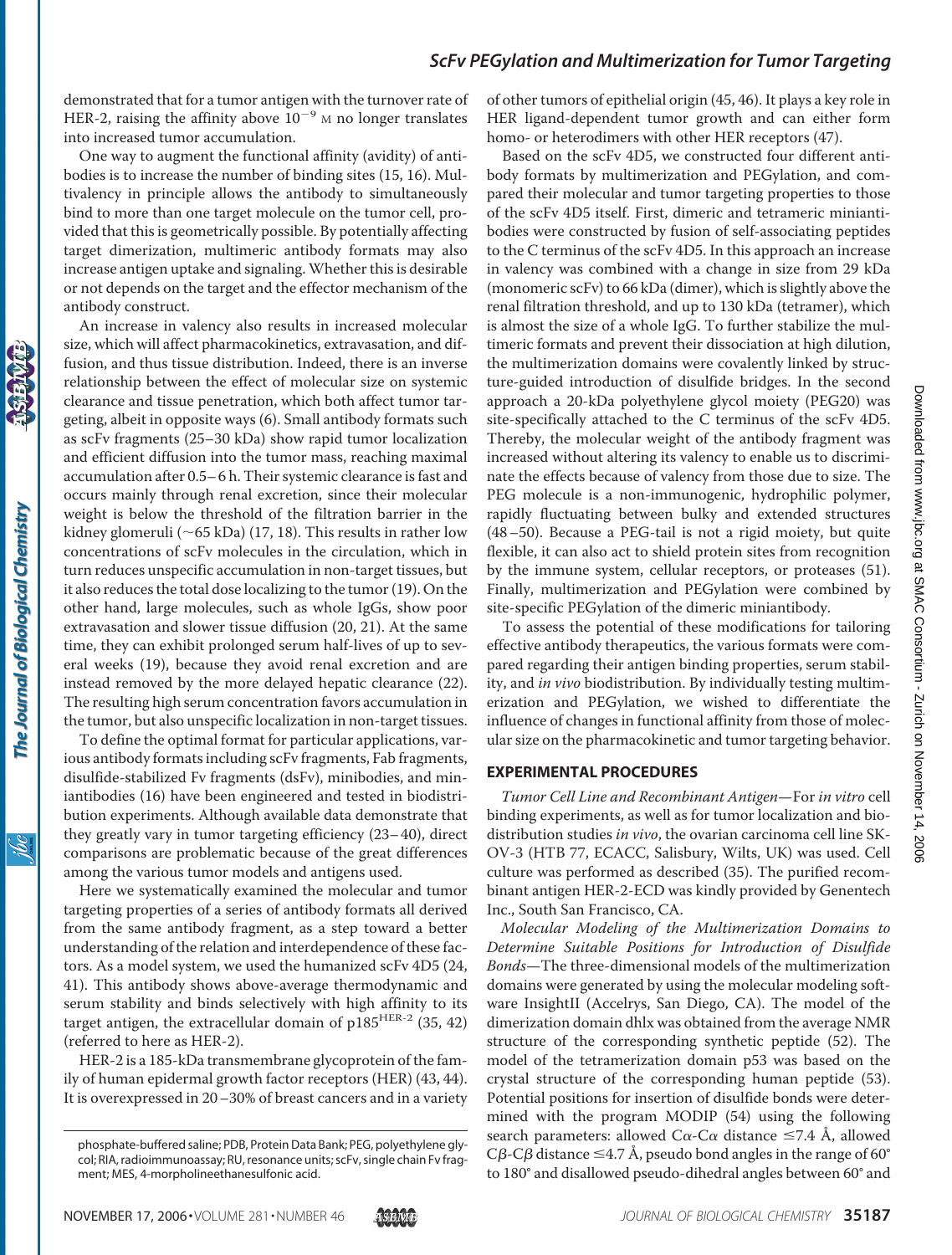80°. The resulting models of the multimerization domains with cross-linked peptide chains were checked for possible strain and clashes.

*Construction of the Cysteine Mutants*—The dimeric miniantibodies with C-terminal (4D5-dhlx-Cys) or internal cysteines (4D5-dhlx-SS) were derived from the construct 4D5 dhlx (35). The mutant 4D5-dhlx-SS with internal cysteines was generated by a two-step PCR mutagenesis of the dimerization domain, using the primer dhlx-m2 (5'-CCCCGCAAAGGCG-AACTCTGCGAACTGCTGAAACATCTGAAGGAGCTGT-GTAAAGGTG), which encodes point mutations that replace  $Glu<sup>23</sup>$  and Ile<sup>33</sup> of the dhlx domain by cysteines.

The same method was applied to obtain the tetrameric miniantibody 4D5-p53-SS. For introducing a cysteine at position  $Ala<sup>347</sup>$  of the tetramerization domain we used the primer tetracys-fwd (5-GCTGAATGAGTGCTTGGAAC) and performed PCR amplification of the vector template pIG6-4D5-p53 (35).

To enable site-specific PEGylation (55) of the monomeric scFv 4D5 (35, 41, 42, 56) and the dimeric antibody fragment 4D5-dhlx (35) with maleimide-PEG20, we added a cysteine at the C terminus of the peptide chains. For the monomeric scFv 4D5 the cysteine was introduced by PCR mutagenesis using the primer sk-cyst.rev (5-GCATAAGCTTTCATTAACAACC-ACCGTGATGGTGATGGTGGTGGTTCAGGTCTTCTT-CAG), which encodes a Gly<sub>2</sub>-linker, followed by a single unpaired cysteine, 2 stop codons, and a HindIII restriction site. The dimeric miniantibody 4D5-dhlx-Cys with C-terminal cysteines was generated by ligation of the EcoRI/HindIII fragment of the plasmid pAK300-B2 into the vector pIG6-4D5 (35, 41, 42, 56). This insert was thereby placed downstream of the variable domains of the scFv 4D5 and contained the dimerization domain dhlx, followed by a His<sub>6</sub> tag, a Gly<sub>4</sub> spacer, and a cysteine. All four different antibody constructs were inserted into the expression vector pIG6 (57), like their unmodified counterparts. The correct DNA sequences of the new constructs were confirmed.

*Expression and Purification*—The expression and purification of the 4D5 antibody fragments are described in detail under supplementary materials. Briefly, all antibody constructs were expressed in the periplasm of the *Escherichia coli* strain SB536 (58) and purified at 4 °C by Ni-NTA chromatography and then protein A-Sepharose (because this  $V_H$  domain binds to protein A). The purified proteins were analyzed by UV-spectrometry and SDS-PAGE.

*PEGylation of the 4D5 Miniantibodies*—The PEGylation procedure of monomeric (scFv 4D5-Cys) and dimeric (4D5 dhlx-Cys) miniantibodies is described under supplementary materials. Briefly, purified protein samples were concentrated to  $\sim$  0.3–1 mg/ml. The C-terminal cysteine residue was selectively reduced by preincubation with 3 mm dithiothreitol (final concentration) before incubation with a 5–10-fold molar excess of maleimide-PEG20 (Nektar, Huntsville, AL) for 2 h at 37 °C. The efficiency of PEGylation was analyzed by SDS-PAGE and size exclusion chromatography. The same chromatography procedure was used to purify the PEGylated proteins from both the native antibody fragments and the unreacted free PEG.

*Size Exclusion Chromatography*—Analytical gel filtration analysis of the multimerized and PEGylated antibody fragments was performed with an  $\ddot{A}$ KTAexplorer chromatography system (GE Healthcare, Little Chalfont, Buckinghamshire, UK) at 4 °C and a flow rate of 0.5 ml/min, using a Superdex-200 column (24-ml bed volume). The column was equilibrated with filtered and degassed phosphate-buffered saline (PBS), containing 1 M NaCl and 0.05% Tween-20. For calibration, five protein standards were used:  $\beta$ -amylase ( $\beta$ -Amyl, 200 kDa), alcohol dehydrogenase (ADH, 150 kDa), bovine serum albumin (BSA, 66 kDa), carbonic anhydrase (CA, 29 kDa) and cytochrome *c* (Cyt *c*, 12.5 kDa). The exclusion volume of this Superdex-200 column was experimentally determined as 8 ml by injection of dextran blue ( $\sim$ 2000 kDa). Samples of the different antibody formats were injected at concentrations between 500  $\mu$ g/ml and 1.2 mg/ml in a volume of 100  $\mu$ l. The absorption was recorded at 280, 260, and 230 nm. If impurities or a low PEGylation yield (less than 80%) were detected, preparative size exclusion chromatography under the same conditions was used as an additional purification step.

*His Tag-specific 99mTc Labeling of the Miniantibodies*— The radioactive labeling of the 4D5 miniantibodies with  $^{99m}$ Tc(CO)<sub>3</sub> was performed essentially as described before (56). All constructs were rebuffered with 0.5 M MES, pH 6.5 and concentrated to  $\sim$  0.7–1.3 mg/ml. In the labeling reaction they were mixed with freshly prepared  $\frac{99 \text{m}}{\text{TC(CO)}_3}$  (56, 59) at a ratio of 2:1 ( $v/v$ ) and incubated at 37 °C for 90 min. The degree of incorporation was checked by gel filtration analysis on a Sephadex G-25 fast desalting column (HiLoad system, GE Healthcare) connected to a HPLC radioactivity monitor (LB 508, Berthold). Unreacted free  $^{99m}Tc(CO)$ <sub>3</sub> was removed by desalting, using a Biospin-6 column (BioRAD), equilibrated with PBS. The eluted protein samples were quantified for the total amount of incorporated radioactivity by  $\gamma$ -scintillation counting.

*Radioimmunoassay (RIA) on Human SK-OV-3 Tumor Cells*— The functional affinities of the various 4D5 miniantibodies to the HER-2-overexpressing tumor cells SK-OV-3 were determined by RIA. RIAs were performed essentially as described (35), with the following modifications: stock solutions of the  $^{99m}Tc(CO)_{3}$ -labeled antibody constructs were prepared at 10 different concentrations by 2-fold serial dilution. A 20- $\mu$ l aliquot of each of these stock solutions was then incubated with 100  $\mu$ l of an SK-OV-3 cell suspension (corresponding to 5  $\times$ 10<sup>5</sup> cells in PBS, containing 0.5% BSA and 0.005% Tween-20) for 1 h at 4 °C on a shaker. Final concentrations of active radiolabeled miniantibodies (60) were between 0.5 nm and 1  $\mu$ m. All measurements were performed in triplicates. The data obtained were fit with a 1:1 binding model, using the simplified equation  $y = y_{\text{max}} \cdot x / (K_{D, \text{app}} + x)$ , where *x* is the total molar concentration of radiolabeled antibody, *y* is the radioactivity attributable to the molecules that bound to the cells,  $y_{\text{max}}$  is its plateau value, and  $K_{D, \text{app}}$  is the apparent equilibrium dissociation constant.

*Analysis of Binding Kinetics by BIAcore Measurements*—The binding kinetics of the different 4D5 miniantibody formats were analyzed and compared by surface plasmon resonance measurements using a BIAcore 3000 instrument (Biacore AB, Uppsala, Sweden). A CM5-Sepharose chip was coated by standard amine coupling chemistry (61) with the recombinant extra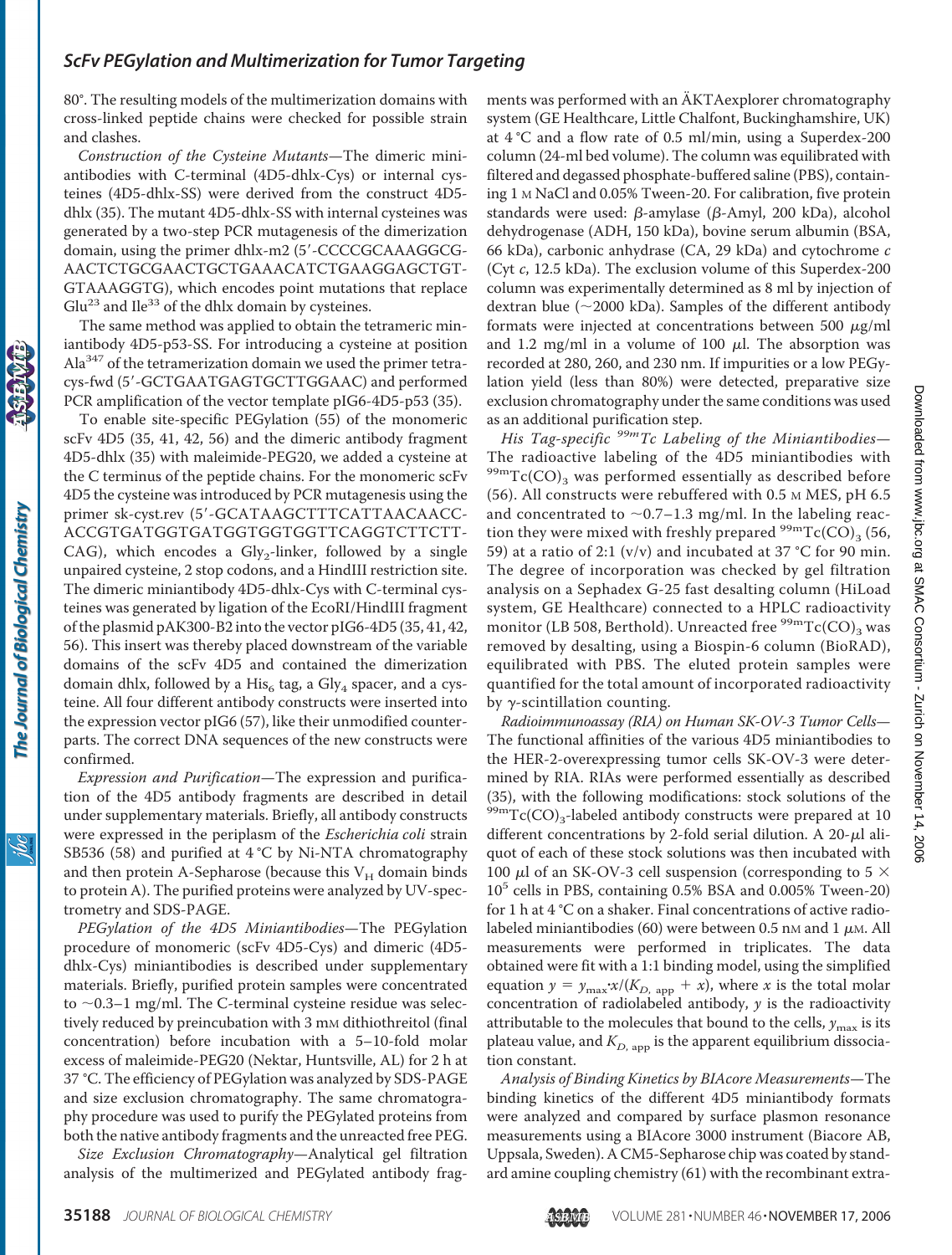cellular domain (ECD) of the HER-2 antigen to a density of 400 RU. This rather low coating density was chosen to minimize mass transfer and rebinding effects, yet allowing residual multivalent binding to assess the functionality of the multivalent molecules. Measurements were carried out at 25 °C, using a flow rate of 30  $\mu$ l/min with an association phase of 3 min after injection, followed by dissociation for 10 min. The miniantibodies were diluted in filtered and degassed HBS-EP running buffer (10 mm HEPES, pH 7.4, 150 mm NaCl, 3 mm EDTA, 0.005% Tween-20 (polyoxyethylene sorbitan monolaurate)) and injected at concentrations between 0.5 and 100 nM. For subtraction of bulk effects, caused by changes in the buffer composition or nonspecific binding, we performed double referencing (62). Therefore, all analyzed samples were additionally injected onto an uncoated reference surface, including a sample of the running buffer, which was also tested on the HER-2 coated flow cell. Data were evaluated with the BIAevaluation software (version 3.0), applying a simple 1:1 binding model. The obtained sensorgrams were fitted globally over the whole range of injected concentrations and simultaneously over the association and dissociation phase. For monomeric fragments, equilibrium dissociation constants can be calculated from the rate constants ( $K_D = k_{\text{off}}/k_{\text{on}}$ ), whereas for multimeric fragments no true dissociation constant can be calculated; only an apparent value of the functional affinity (avidity) can be approximated for the given surface, which can still serve for relative comparisons (16).

*Determination of Thermal Stability in Human Serum*—The stability of the various miniantibody formats in human serum at physiological temperature was tested *in vitro*, using two different methods. In both cases the antibody fragments were radioactively labeled with  $\rm{^{99m}Tc(CO)}_3$  before examination. First, we determined the amount of aggregation or degradation and the stability of the functional format by size exclusion chromatography, performed on a HiLoad system (GE Healthcare). We used a Superdex-200 column (HR 10/30, 24-ml bed volume), a flow rate of 0.5 ml/min, and PBS as running buffer, containing 1 M NaCl and 0.05% Tween-20. The protein samples were injected in a volume of 100  $\mu$ l. After labeling of the miniantibodies, the samples were divided into three parts. One was diluted (1:10) in human serum and incubated for 18 to 24 h at 37 °C. The other two served as controls and were diluted (1:10) in PBS buffer. Out of these one sample was loaded onto the column for immediate analysis and the other one was kept at 4 °C for the same time period as the aliquot that had been incubated in human serum. The elution profiles of the injected protein samples were recorded by simultaneous measurement of the absorption at 280 nm and the radioactivity. Because the amount of total injected radioactivity differed from sample to sample, we normalized the detected radioactivity at the main peak of each run to 1. The percentage of injected radioactivity was calculated for each elution peak, using the software Winflow (Amersham Biosciences) and Excel (Microsoft).

In the second experiment, the immunoreactive fraction of the 4D5 miniantibodies was analyzed by equilibrium binding assays on SK-OV-3 tumor cells. For all 4D5 constructs the percentage of active molecules was determined before and after incubation in human serum for 18–24 h at 37 °C. The cell binding assays were performed essentially as described (60). Triplicate samples with increasing numbers of cells (0.25 to  $5 \times 10^6$ ) cells in 100  $\mu$ l of PBS containing 0.5% BSA) were mixed with constant amounts of  $\rm{^{99m}Tc(CO)_3}$ -labeled miniantibodies (in 20  $\mu$ l of PBS containing 0.5% BSA and 0.005% Tween-20). The final concentration of miniantibody molecules in these cell suspensions was  $\sim$  20 nm. The samples were incubated for 1 h at 4 °C on a shaker. Then, cells were washed three times with PBS containing 0.5% BSA and 0.005% Tween-20. The cell-bound radioactivity in the pellets was determined by  $\gamma$ -scintillation counting. The data obtained were fit using a 1:1 binding model.

*Biodistribution Studies of the 4D5 Miniantibodies*—Biodistribution studies of the various miniantibody formats were performed in mice to analyze their tumor localization, blood persistence, and body clearance. Female 6– 8 weeks old CD1 nu/nu mice (Charles River, Germany) were xenografted with human SK-OV-3 tumor cells, subcutaneously injected at the lateral flanks. The studies were started 10 days after tumor inoculation, when the tumors had reached a size of 7–30 mg.

In the first experiment all 5 different 4D5 miniantibodies were compared in parallel, determining their biodistribution at 1 h and 24 h after injection. Each mouse received intravenously (i.v.) a single dose of 23  $\mu$ g of <sup>99m</sup>Tc(CO)<sub>3</sub>-labeled antibody fragments ( $\sim$ 100  $\mu$ Ci/mouse), administered in 100  $\mu$ l of PBS. Mice  $(n = 3$  per time point/construct) were sacrificed after 1 h and 24 h, organs were removed and the accumulated radioactivity was measured in a  $\gamma$ -scintillation counter. The determined radioactivity of each organ and time point was normalized to the percentage of injected dose per gram tissue (%ID/g). The total amount of injected radioactivity was arbitrarily set to 100%.

In the second biodistribution study, we focused on the PEGylated miniantibodies, using the unmodified scFv 4D5 as control. This experiment was performed essentially the same as described for the first experiment, but the change in organ distribution was followed over an extended time period. Here, mice received a single dose of 30  $\mu$ g of <sup>99m</sup>Tc(CO)<sub>3</sub>-labeled miniantibodies each and were sacrificed at 1, 24, 48, and 66 h after injection. Because of the relatively short half-life of <sup>99m</sup>Tc (6 h), we used two different amounts of injected radioactivity, depending on the time point of the measurement. Mice, which were killed 1 h or 24 h after administration, received  $\sim$ 25  $\mu$ Ci and those sacrificed after 48 or 66 h obtained  $\sim$ 1 mCi.

#### **RESULTS**

*Construction of Multimeric and PEGylated Miniantibodies*— The functional affinity to a target antigen and the hydrodynamic size of antibody molecules are key determinants of their pharmacokinetics and tumor localization efficiency. To systematically investigate the correlation of these molecular properties with the *in vivo* behavior, we constructed and characterized four different antibody formats, all based on the anti-HER-2 scFv 4D5 (24, 41, 42), using two strategies.

First, dimeric and tetrameric miniantibody variants of the scFv 4D5 were constructed by fusion of self-associating peptides to the C terminus of the scFv fragment (35, 63). As dimerization device we used the synthetic peptide dhlx (52), consisting of a helix-turn-helix motif, which forms an interdigitating dimer. For tetramerization, the multimerization peptide of the

<u>жі</u>

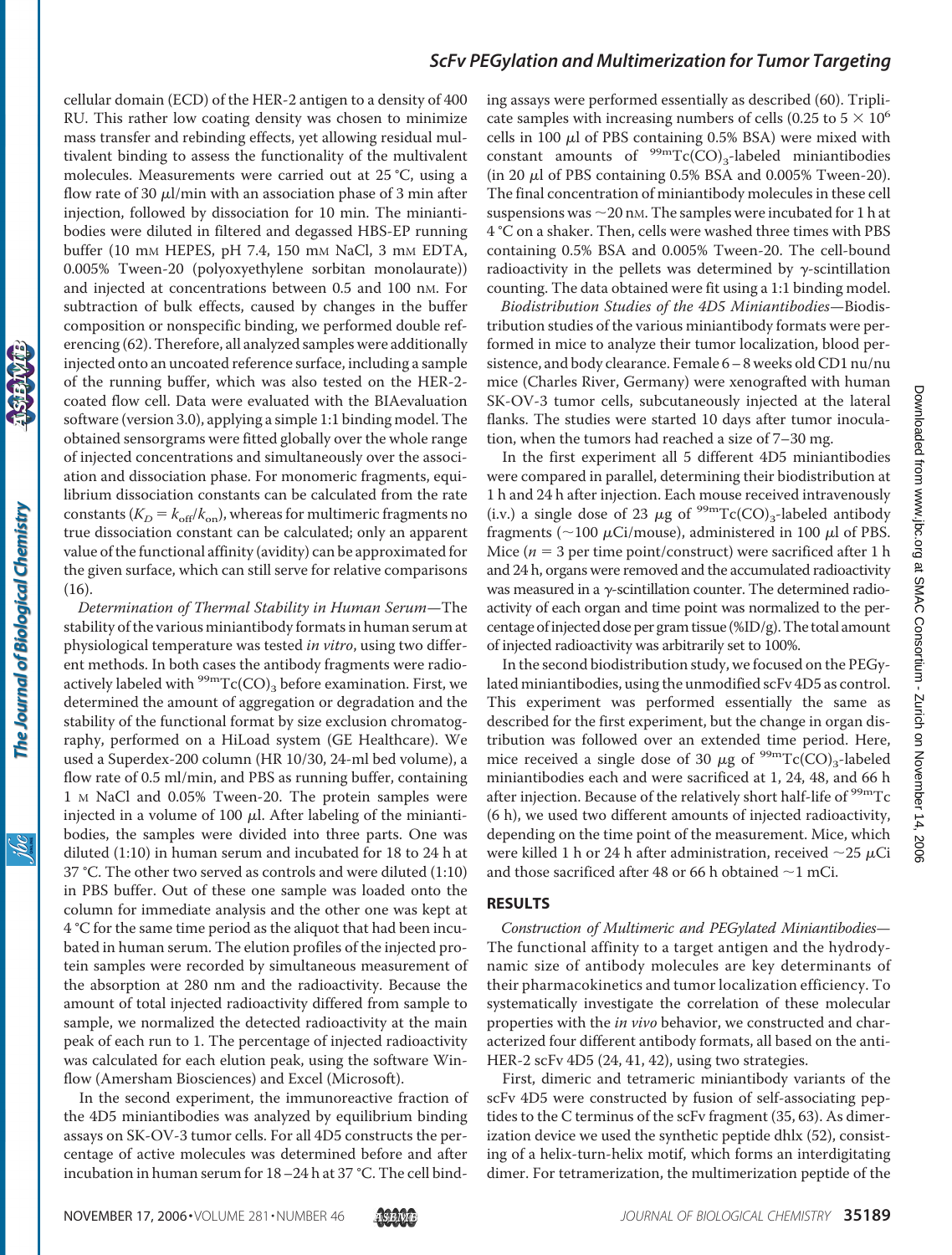

FIGURE 1. **Schematic representation of the multimerized and PEGylated 4D5 antibody fragments.** *A*, monomeric scFv 4D5 with the domain orientation  $V_L$ - $V_H$ , connected by a non-repetitive linker (20 mer) (24, 41, 42). *B*, dimeric miniantibody 4D5-dhlx-SS. The synthetic dhlx peptide (52, 63) was fused to the C terminus of the scFv 4D5. This amphiphilic module consists of an antiparallel helix-turn-helix-motif, mediating dimerization of the fusion protein by self-association. To stabilize the dimeric format, two cysteines were introduced into the dhlx domain to achieve covalent linkage by disulfide bonds. The amino acids residues that were replaced by cysteines are depicted in *yellow* and are marked by *arrows* in the structural model of the dhlx dimerization domain. This model was obtained from the average NMR structure of the corresponding synthetic peptide (52) (PDB entry 1QP6). *C*, tetrameric miniantibody 4D5-p53-SS. For tetramerization of the scFv 4D5 the multimerization domain of the human tumor suppressor protein p53 (53) was used. The tetramer is assembled from two dimers that associate via hydrophobic interaction of  $\alpha$ -helices and  $\beta$ -strands. These two subunits were covalently linked by introduction of a disulfide bridge between the pairing  $\alpha$ -helices, as depicted in *yellow* in the structural model of the tetramerization domain p53. This model is based on the crystal structure of the corresponding human peptide (53) (PDB entry 1AIE). *D*, PEGylated scFv 4D5-PEG20. A 20-kDa polyethylene glycol moiety (PEG20) was covalently attached to a single engineered cysteine residue, introduced site-specifically at the C terminus of the scFv 4D5. The coupling was achieved by using maleimide as reactive group, forming a thioether bond with the free cysteine residue. *E*, PEGylated dimeric miniantibody 4D5-dhlx-PEG20. The same coupling method was used as for the monomeric scFv to PEGylate the dimeric antibody fragment 4D5-dhlx, resulting in a dimeric miniantibody with two PEG molecules attached.

human tumor suppressor protein p53 was chosen. The tetramer assembles from two dimers that associate via hydrophobic interactions of  $\alpha$ -helices and  $\beta$ -strands (15, 31, 53). In extending our previous studies (35). we have now stabilized the multimeric formats by introducing intermolecular disulfide bonds, leading to a covalent cross-link of the self-associating peptides. To determine suitable positions for the introduction of disulfide bonds we used geometric search criteria (see "Experimental Procedures") based on structural models of the multimerization domains (Fig. 1, *B* and *C*). In the dimerization domain dhlx, two suitable positions were found,  $Glu^{23}$  and  $Ile^{33}$ , which could be replaced with cysteines (Fig. 1*B*) (numbering according to PDB file). In the tetramerization domain p53 three possible positions were determined: Phe<sup>328</sup> pairing with  $Phe^{338}$  and  $Ala^{347}$ , which is juxtaposed to the same residue of the symmetry-related peptide. Because the introduction of additional cysteines can decrease the expression yield of functional protein, which was already low in case of the tetrameric miniantibody 4D5-p53 (35), only one cysteine was introduced. To this end, we selected position Ala347, which is in the middle of the associating parallel  $\alpha$ -helices. The paired  $\beta$ -strands, which form an antiparallel "elbow" structure, noncovalently hold the tetramer together (Fig. 1*C*).

In a second approach, we increased the size of the scFv 4D5 by covalent attachment of a 20 kDa polyethylene glycol molecule (PEG20). The attachment site of the PEG moiety was placed at the C terminus by introducing a single unpaired cysteine residue, separated by a glycine linker from the C-terminal  $His<sub>6</sub>$  tag. The PEG20 polymer was coupled to the unpaired cysteine residue of the antibody fragment by an attached maleimide group, forming a thioether bond. Finally, the two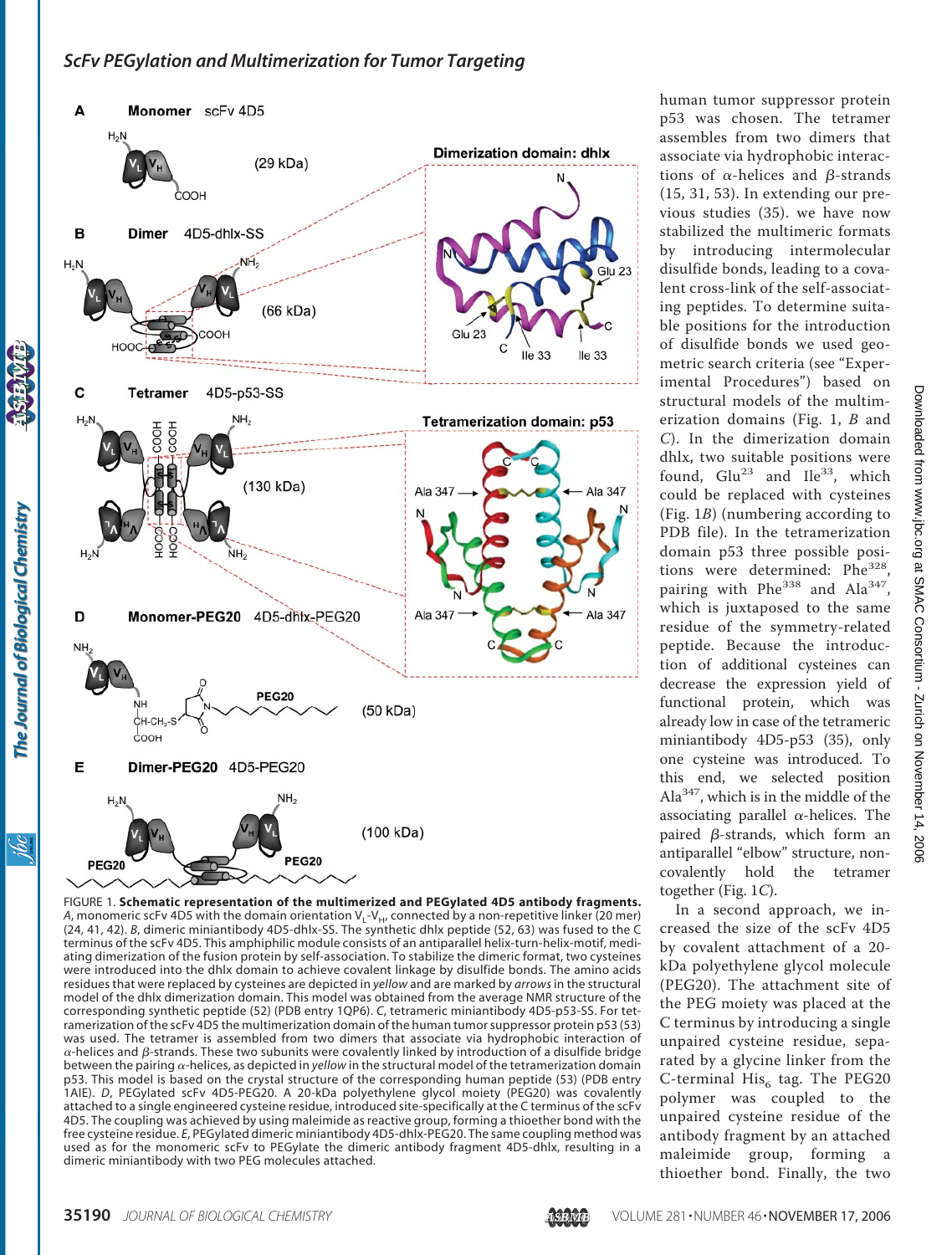approaches were combined by adding the 20-kDa PEG-tail to the C terminus of the dimer 4D5-dhlx (35). The same coupling method was used as for the monomeric scFv, resulting in a divalent miniantibody with two PEG molecules attached. This way, a dimeric and a tetrameric miniantibody as well as a monovalent scFv with one PEG molecule attached and a bivalent miniantibody with two PEG entities were generated to be compared with the unmodified scFv (Fig. 1). The correct assembly of multimeric formats as well as the PEGylation efficiency was demonstrated by gel filtration analysis (see below).

*Expression and Purification of the 4D5 Antibody Constructs*— All antibody fragments were expressed in the periplasm of the *E. coli*strain SB536 (58) and purified by two subsequent affinity chromatography steps (see "Experimental Procedures" and supplementary materials). The purity of each construct was determined as greater than 90% by Coomassie-stained SDS-PAGE. After purification we routinely obtained yields of about 2–3 mg/liter *E. coli* culture of the unmodified scFv 4D5 as well as of the mutated scFv with a C-terminal cysteine, 4D5-Cys, and of the dimeric miniantibody with two cysteines in the multimerization domain, 4D5-dhlx-SS. The introduction of cysteines at these positions did not markedly decrease the expression yield. In contrast, we only obtained 500  $\mu$ g/liter of the dimeric miniantibody fragment with C-terminal cysteines 4D5-dhlx-Cys under the same conditions. The yield of the tetrameric miniantibody with a disulfide bond in the tetramerization domain, 4D5-p53-SS, was only about 100  $\mu$ g/l. The fact that the expression yield dropped with the introduction of additional cysteines is consistent with observations on other proteins (64– 66). This is probably because of the strongly oxidizing environment in the periplasm, which may cause incorrect cross-links during folding resulting in protein precipitation (67).

Nevertheless, we chose periplasmic expression for all our constructs as the production method, since the yield was sufficient and we directly obtained active molecules (Table 3). The overall yield of active multimers was higher than by a production via inclusion bodies and refolding (data not shown). Furthermore, it should be noted that these volume yields were obtained in routine shake flasks and could potentially be greatly increased by fermentation (64).

*Analysis by SDS-PAGE and Size Exclusion Chromatography*— To examine whether the cysteines, introduced into the multimerization domain of the dimeric and tetrameric miniantibodies, form disulfide bonds when the antibody fragments are expressed in the periplasm of *E. coli*, we analyzed samples of the purified dimer 4D5-dhlx-SS and the tetramer 4D5-p53-SS by SDS-PAGE under reducing and non-reducing conditions (Fig. 2, *A* and *B*). Under reducing conditions both antibody fragments run according to the expected molecular size of the monomeric subunits (33 kDa). When these samples were loaded in non-reducing buffer, the protein bands shifted to about 66 kDa, which corresponds to the dimeric format. Note that in the 4D5-p53-SS design only two of the four subunits are covalently linked (Fig. 1*C*). In case of the tetrameric construct 4D5-p53-SS a faint band of the monomeric state was also detectable, indicating that a small proportion of the molecules did not properly form the disulfide bond between the multim-



FIGURE 2. **SDS-PAGE analysis of disulfide bond formation in the multimerization domains and PEGylation of the 4D5 miniantibodies.** Purified protein samples of the different 4D5 miniantibody constructs were analyzed by 12% SDS-PAGE and stained with Coomassie Brilliant Blue. Molecular weights (*MW*) of protein standards are indicated on the *left* of each panel. To verify intermolecular disulfide bond formation in the multimerization domains of *A*, the dimeric miniantibody 4D5-dhlx-SS, and *B*, the tetrameric miniantibody 4D5-p53-SS, the apparent molecular mass of these constructs was determined under reducing and non-reducing conditions. The PEGylation yield of *C*, the monomeric scFv fragment 4D5-Cys, and *D*, the dimeric miniantibody 4D5-dhlx-Cys, was examined under reducing conditions. Samples of these constructs were analyzed before (*lane 1*) and after the PEGylation reaction (*lane 2*).

erization domains. However, the dimeric antibody fragments as well as the main proportion of the tetrameric molecules established a covalent domain linkage under oxidizing conditions.

To ensure that multimerization to the expected formats of a dimeric and a tetrameric miniantibody occurred, size exclusion chromatography was performed. Purified protein samples of 4D5-dhlx-SS and 4D5-p53-SS as well as of the unmodified scFv 4D5 were analyzed on a Superdex-200 column (Fig. 3, *A–C*). All constructs eluted at a peak volume consistent with their expected format. In none of the protein samples were higher molecular weight aggregates detected. In the sample of the unmodified scFv 4D5 (Fig. 3*A*) a small peak at the retention volume of a dimeric antibody fragment (presumably a small amount of "diabody") ( $\sim$  60 kDa) was observed, in addition to the main peak of the monomeric fraction (29 kDa). The formation of this dimer was concentration-dependent, and it was stable, once formed, even if the sample was highly diluted afterward. 4D5-dhlx-SS eluted in a single symmetric peak at a retention volume consistent with the dimeric format, confirming homogeneity of the protein preparation (Fig. 3*B*). The elution peak of the tetrameric antibody fragment 4D5-p53-SS was not exactly symmetric, but had a shoulder at a retention volume of a dimeric format (Fig. 3*C*). This indicates that a small proportion of the molecules multimerized only to the dimeric stage, but the main fraction was present in a tetrameric format with a size of 130 kDa.

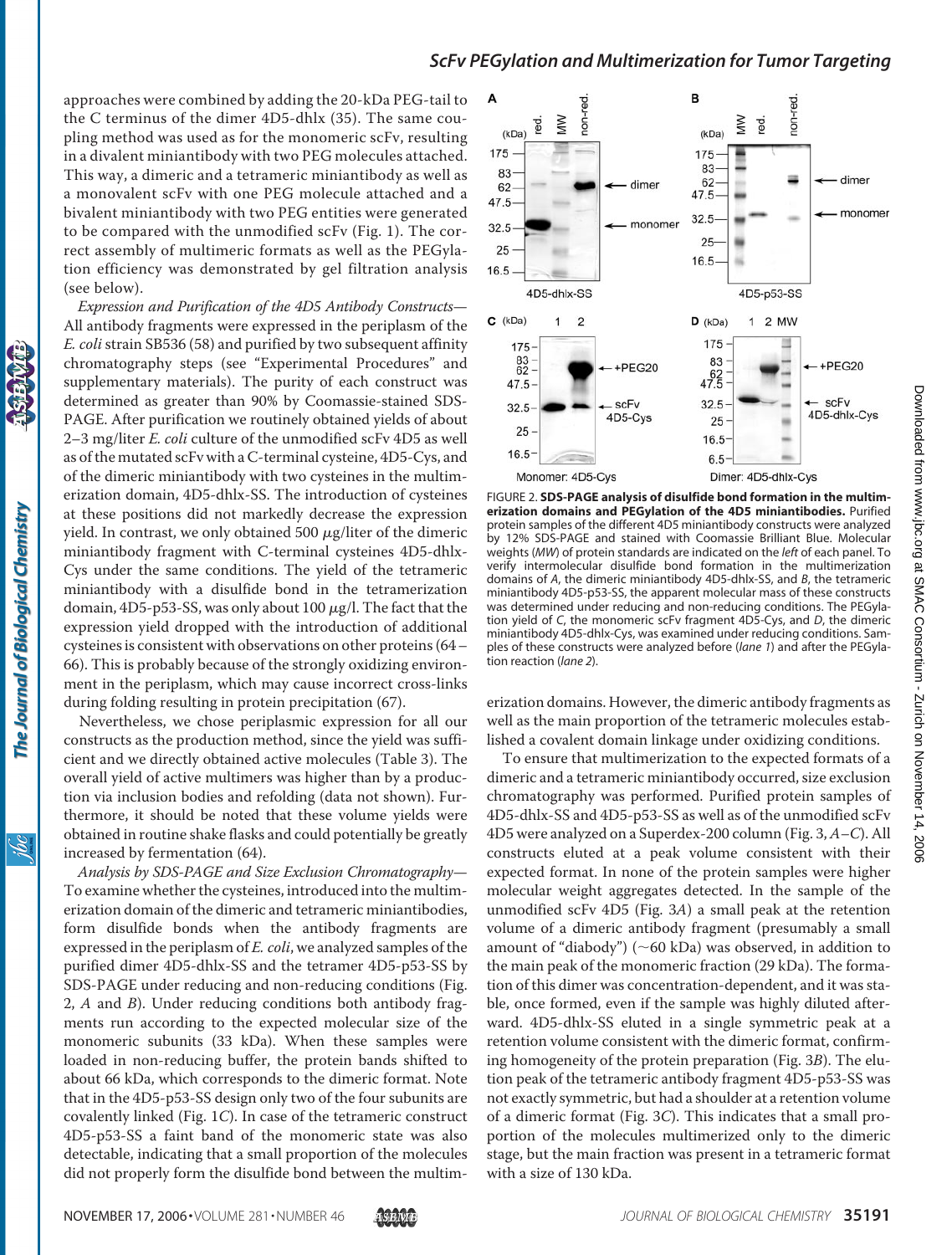

The Journal of Biological Chemistry

ibc

FIGURE 3. **Analysis of multimerization and PEGylation of the antibody fragments by size exclusion chromatography.** *A*, unmodified scFv 4D5 (theoretical *M*<sup>r</sup> 29 kDa), *B*, dimeric miniantibody 4D5-dhlx-SS (66 kDa),

SDS-PAGE and gel filtration analysis were also used to control for the PEGylation yield of the monomeric and dimeric miniantibodies with C-terminal cysteines. First, we compared the migration behavior of the purified antibody fragments before and after PEGylation on a 12% SDS-gel under reducing conditions. We found a band shift upon PEGylation, increasing the apparent molecular weight of the antibody fragments from 32 kDa (monomeric state) to about 62 kDa (Fig. 2, *C* and *D*). Only a small fraction of the proteins did not react with PEG20 and thus appeared as faint band at the same size as the untreated sample. Therefore, the PEG20 moiety could be shown to be attached to the monomeric as well as to the dimeric miniantibody with a conjugation yield of  $\sim 80-90\%$ . Because the dimeric miniantibody gave rise to only one main band in the denaturing SDS-PAGE, corresponding to the PEGylated form, a major fraction of these dimers must have two PEG20 molecules attached, one on each subunit. The retention of the internal disulfide bonds in the  $V_L$  and  $V_H$  domains under the PEGylation conditions applied was verified by subjecting the unmodified scFv 4D5 to the same reaction procedure as described above. In this case, no attachment of the PEG polymer to the protein could be detected (data not shown).

In the gel filtration analysis, both PEGylated miniantibody constructs eluted as symmetric peaks without showing high molecular weight aggregates and only a minor fraction of non-PEGylated molecules (Fig. 3, *D* and *E*). The small height of these minor peaks in comparison to the main peak of PEGylated proteins is in agreement with the high PEGylation yield determined in the SDS-PAGE analysis. As observed for the unmodified monomeric scFv 4D5, the scFv 4D5-PEG20 also appears to dimerize to a small extent when it is highly concentrated. The elution peak of the PEGylated monomer had a small shoulder at the same retention volume as the PEGylated dimer 4D5-dhlx-PEG20.

When comparing the behavior of the PEGylated proteins with that of the non-conjugated antibody fragments by gel filtration, it became apparent that the PEGylated constructs eluted at a retention volume corresponding to a size of 200–300 kDa, which is not consistent with the calculated molecular weight (50 kDa for the monomer-PEG20 and 106 kDa for the dimer-PEG20). We could confirm the theoretical molecular mass of about 50 kDa at least for the monomer-PEG20 construct by multi-angle static light scattering (MALS), performed online during the gel filtration runs (55). This behavior of PEG in gel filtration is in agreement with the findings of other groups (49, 50, 68, 69). It demonstrates the strong effect of the 20-kDa PEG-tail on the diffusion behavior of the conjugated protein,



*C*, tetrameric miniantibody 4D5-p53-SS (132 kDa), *D*, PEGylated scFv 4D5- PEG20 (50 kDa), and *E*, PEGylated dimeric miniantibody 4D5-dhlx-PEG20 (106 kDa) were analyzed on an ÄKTA system with a Superdex-200 column (24-ml bed-volume). Molecular mass standards: β-amylase (M<sub>r</sub> 200 kDa, elution volume 12.67 ml), alcohol dehydrogenase (*M*<sup>r</sup> 150 kDa, elution volume 13.47 ml), bovine serum albumin (M<sub>r</sub> 66, KDa, elution volume 14.3 ml), carbonic anhydrase (*M<sub>r</sub>* 29 kDa, elution volume 16.62 ml), and cytochrome *c* (*M<sub>r</sub>* 12.5 kDa, elution volume 17.7 ml). The elution volumes of the antibody fragments were 17.0 ml (scFv 4D5), 15.09 ml (4D5-dhlx-SS), 13.03 ml (4D5-p53-SS), 11.88 ml (4D5-PEG20), and 10.15 ml (4D5-dhlx-PEG20). In none of the protein samples were higher molecular weight aggregates detected at the exclusion volume (8 ml).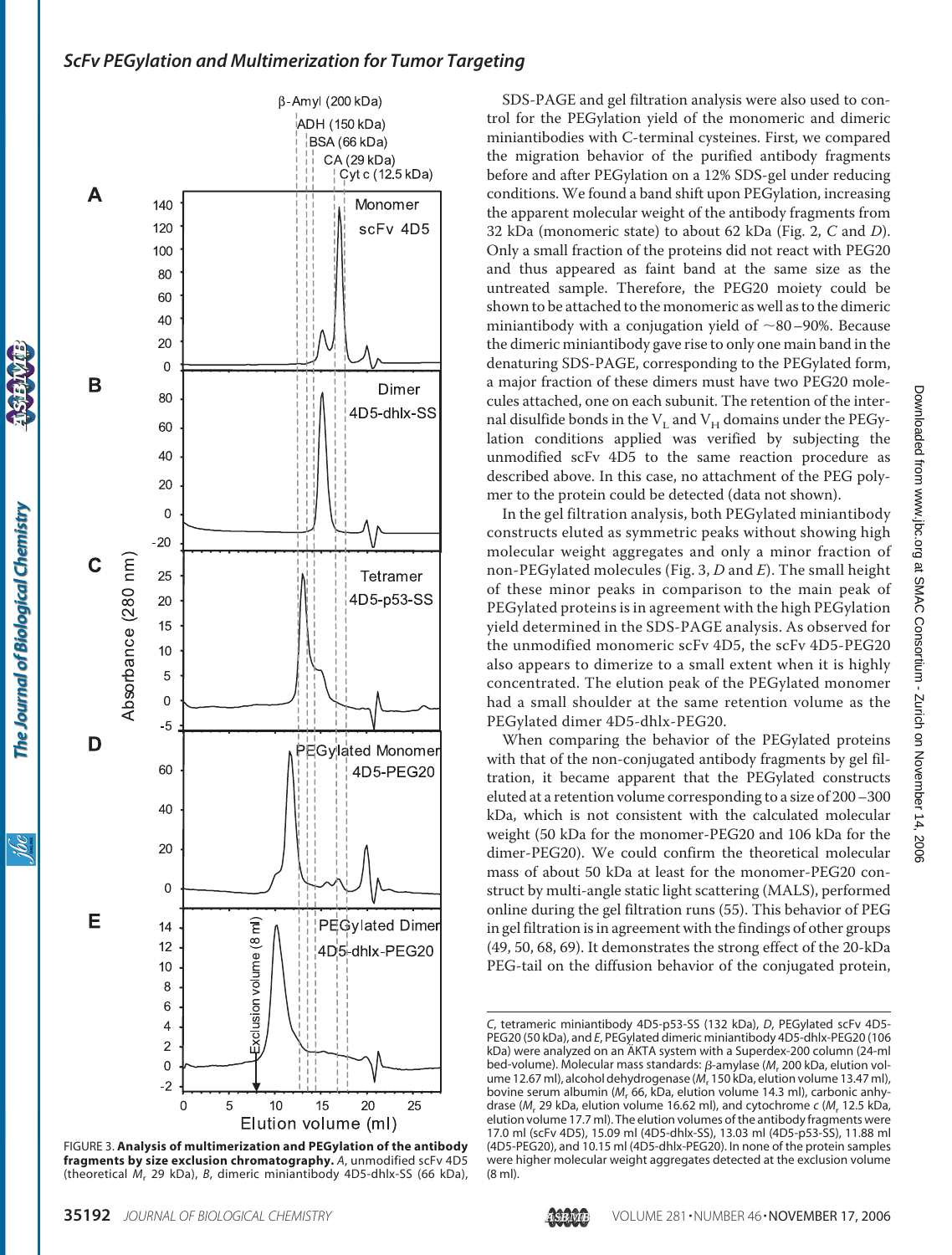#### TABLE 1

#### **Functional affinity of 4D5 miniantibodies on SK-OV-3 cells**

Binding interaction of the  $\rm{^{99m}Tc\text{-}labeled}$  antibody fragments with the p185<sup>HER-2</sup> overexpressing tumor cells SK-OV-3 was measured in a RIA format at 4 °C (see "Experimental Procedures"). Apparent functional affinities were calculated from the fit of the data, using the simplified equation  $y = y_{\text{max}} \cdot x/(K_{D, \text{ app}} + x)$ , where *y* is proportional to the number of bound antibody molecules and *x* is their total molar concentration and *y*max is the plateau value. We thus assumed a simple 1:1 binding model, even though only the monomeric antibody fragments are properly described by this model.

| Antibody fragment               | <b>Functional affinity</b><br>on SK-OV-3 cells |  |  |
|---------------------------------|------------------------------------------------|--|--|
|                                 | $n_M$                                          |  |  |
| Monomer: scFy 4D5               | $29.3 \pm 5.15$                                |  |  |
| Dimer: 4D5-dhlx-SS              | $11.9 \pm 1.04$                                |  |  |
| Tetramer: 4D5-p53-SS            | $10.2 \pm 1.9$                                 |  |  |
| PEGylated monomer: 4D5-PEG20    | $138 \pm 37.2$                                 |  |  |
| PEGylated dimer: 4D5-dhlx-PEG20 | $67 \pm 6.80$                                  |  |  |

enlarging its hydrodynamic radius far beyond that expected from the increase in molecular weight.

To verify this conclusion and to exclude any interference of the column material, we also examined the different antibody formats in solution by dynamic light scattering (DLS). Based on the diffusion coefficients determined (55), the apparent molecular weights of the constructs, when treated as globular proteins, were calculated. The diffusion coefficients of the PEGylated antibody fragments corresponded to sizes of 133 and 309 kDa, respectively. These values are clearly above their actual molecular mass and consistent with the results of the gel filtration analysis.

*RIA Measurements of Functional Affinities on SK-OV-3 Tumor Cells*—Multimerization and PEGylation are modifications, which can affect the functional affinity of antibodies to cell surface antigens. By multimerization, the valency of the antibody fragment is increased, in principle allowing it to bind to more than one antigen molecule simultaneously. By attachment of a 20-kDa polyethylene glycol moiety, a highly flexible, bulky residue with a long reach was added to the protein. This PEG-tail can dynamically interfere with the antigen-antibody binding interaction, and in addition, upon binding, block the binding to a neighboring antigen (55).

To analyze if and to what degree the functional affinities of the 4D5 miniantibodies were altered by these modifications, we performed equilibrium binding measurements on HER-2-overexpressing SK-OV-3 tumor cells by RIA. As a reference molecule, the unmodified scFv 4D5 was used. For all constructs we determined functional affinities in the nanomolar range (Table 1). This is in agreement with earlier results of RIA measurements, which were performed with our first generation of 4D5 miniantibodies, lacking the disulfide bridges between the multimerization domains (35). As expected, we found an increase in functional affinity for the di- and tetrameric miniantibodies 4D5-dhlx-SS and 4D5-p53-SS in comparison to the monomeric scFv fragment.

In contrast, both PEGylated constructs showed decreased functional affinities of about 4– 6-fold, compared with the respective non-PEGylated molecule. Thus, PEGylation significantly reduced the apparent affinity of the 4D5 antibody fragments, although the PEG20 moiety was attached site-specifically at the C terminus of the proteins, and thus most distal to the antigen binding site.

#### TABLE 2

#### **Binding kinetics of the 4D5 miniantibodies**

Association and dissociation kinetics of the various constructs were compared by surface plasmon resonance measurements. A CM5-Sepharose chip was coated with<br>p185<sup>HER-2</sup> (HER-2)-ECD antigen to a density of 400 RU. The miniantibodies were injected at a high flow rate of 30  $\mu$ l/min, using concentrations between 0.5 nm and 100 nM. Data were evaluated with BIAevaluation 3.0 software, applying a 1:1 binding model and a global fit. This was possible because of the very slow off-rates, resulting in global fits of similar quality. Nevertheless, this gives a  $K_D$  value only for the monomeric construct; for the multivalent ones only apparent functional affinities (avidities) can be deduced, which can be used for relative comparisons only.

| avidities) can be deduced, which can be used for relative comparisons only. |                          |                     |                      |     |  |
|-----------------------------------------------------------------------------|--------------------------|---------------------|----------------------|-----|--|
| Construct                                                                   | $\kappa_{\rm on}$        | $k_{\rm off}$       | $K_{D, \text{ app}}$ |     |  |
|                                                                             | $M^{-1}$ s <sup>-1</sup> | $s^{-1}$            | $\mathcal M$         |     |  |
| Monomer                                                                     | $3.4 \cdot 10^5$         | $5.0 \cdot 10^{-5}$ | $1.5 \cdot 10^{-10}$ | 0.7 |  |
| Monomer-PEG20                                                               | $6.1 \cdot 10^{4}$       | $4.9 \cdot 10^{-5}$ | $8.1 \cdot 10^{-10}$ | 0.6 |  |
| Dimer                                                                       | $9.8 \cdot 10^5$         | $2.6 \cdot 10^{-5}$ | $2.6 \cdot 10^{-11}$ | 4.2 |  |
| Dimer-PEG20                                                                 | $2.7 \cdot 10^5$         | $3.5 \cdot 10^{-5}$ | $1.3 \cdot 10^{-10}$ | 1.9 |  |
| Tetramer                                                                    | $6.5 \cdot 10^5$         | $8.7 \cdot 10^{-5}$ | $1.3 \cdot 10^{-10}$ | 0.2 |  |
|                                                                             |                          |                     |                      |     |  |

*Comparison of Binding Kinetics by Surface Plasmon Resonance*—To investigate the effect of multimerization and PEGylation on the apparent affinity of the 4D5 antibody fragments in more depth, we compared the binding kinetics of the five different antibody constructs by surface plasmon resonance. The association and dissociation rates were separately analyzed using a BIAcore 3000 instrument. The antigen was coated on a CM5 chip at a density of 400 RU. This coating density was chosen because it is relatively low, allowing to minimize mass transport effects and rebinding of fully dissociated molecules, which both could compromise the measured kinetics. On the other hand, this coating density is still sufficient to enable some multivalent binding, required to verify the functionality of the multivalent constructs. Measurements were performed at a high flow rate of 30  $\mu$ l/min to minimize rebinding, using analyte concentrations from 0.5 to 100 nm. The  $k_{on}$ ,  $k<sub>off</sub>$ , and apparent  $K<sub>D</sub>$  values determined are listed in Table 2. It is important to note that these values can only be used for relative comparisons, as they have been approximated from a 1:1 model, which only holds true for the monovalent species. For the multivalent species only apparent values of functional affinities or avidities (valid for the particular immobilization density used) can be deduced. However, because of the very slow dissociation rate, deviations from a 1:1 model are not apparent from the quality of the fit of the multivalent species (55).

For the non-PEGylated constructs we determined functional affinities in the picomolar range. This is in agreement with earlier results (42) and with the functional affinities determined for the monoclonal antibody humAb4D5– 8 (24) and the 4D5 Fab fragment (70). In all of these measurements the soluble recombinant HER-2-ECD was used, whereas the RIA experiments were performed on whole cells. Thus, the discrepancy between the determined apparent  $K_D$  values, when comparing the BIAcore with the RIA data (Tables 1 and 2), is probably because of partial inaccessibility of the epitope recognized on cell-bound HER-2 (44). As this difference is also observed for the monomeric species, this is unlikely to be linked to epitope density.

For the PEGylated constructs we determined apparent  $K_D$ values of 800 pM (monomeric scFv 4D5-PEG20), and 130 pM (bivalent dimer 4D5-dhlx-PEG20). These values indicate each about a 5-fold lower functional affinity than the corresponding constructs without a PEG-tail, measured on the same surface. Separate analysis of the association and dissociation kinetics

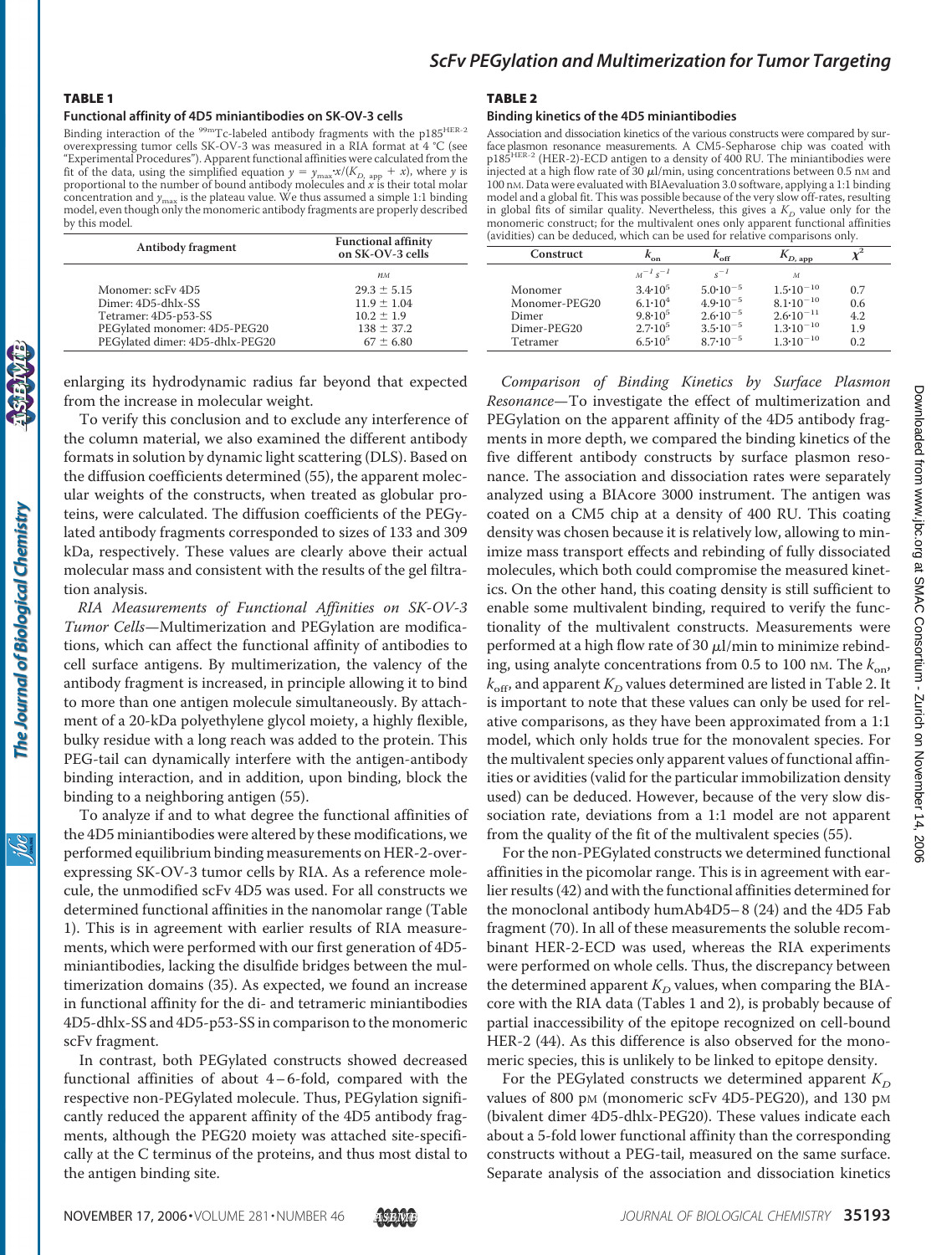



revealed that the reduction in functional affinity, caused by PEGylation of the antibody fragments, was due almost exclusively to a slower on-rate (Table 2), while the off-rate remained essentially unchanged.

To exclude a difference in the percentage of functional molecules as a possible cause for reduced affinity upon PEGylation, we evaluated the fraction of active molecules in the injected protein samples by a second set of BIAcore measurements performed under mass transport limitations (55).We determined a fraction of 90–100% active molecules for all constructs, with no significant difference between PEGylated and unconjugated miniantibodies. This is consistent with the fraction of active molecules determined on whole cells (see below).

*Thermal Stability in Human Serum*—A prerequisite for efficient tumor localization of antibodies is their high stability in serum at physiological temperature. To address this issue we examined the stability of the different 4D5 miniantibody formats upon incubation in human serum at 37 °C and measured their aggregation and degradation behavior as well as their antigen binding activity. For this purpose, the antibody constructs were labeled with  $^{99m}Tc(CO)$ <sub>3</sub> and analyzed before and after serum incubation for 18–24 h by size exclusion chromatography and binding assays on HER-2 overexpressing tumor cells.

In the gel filtration analysis the elution profiles of freshly labeled miniantibodies were compared with aliquots that had been incubated in serum at 37 °C or in PBS at 4 °C (Fig. 4). For all five constructs we found that the main portion of injected molecules still eluted at the same peak volume after serum incubation as observed before this treatment. Only in case of the monomeric scFv 4D5 and the tetramer 4D5-p53-SS a small fraction of oligomerized or aggregated molecules was detected after serum incubation. The elution profiles of the PEGylated constructs showed, in addition to their main elution peak, small peaks at about the same retention time (30–35 min) as the non-PEGylated scFv fragments. However, we do not know the true identity of these minor peaks, and they may contain some material which was never PEGylated or might have resulted from minor proteolytic activity in the sample. The percentage of molecules that retained their initial format upon serum incubation at 37 °C for 24 h was determined as 65% for the monomer, 85% for the dimer, 48% for the tetramer, 66% for the PEGylated monomer and 81% for the PEGylated dimer. Overall, the elution profiles obtained indicate that each of the different antibody formats has sufficient stability in human serum at 37 °C for at least 24 h.

To determine the immunoreactivity of the 4D5 miniantibodies on SK-OV-3 tumor cells before and after serum incubation, cell binding assays with increasing numbers of cells were per-

ibc



line) and after incubation in human serum (*dashed line*) or PBS (thin *solid line*). To be able to compare the proportion of aggregates or degradation products in relation to the amount of molecules in their functional format, the radioactivity measured at the peak of the elution profile of each protein sample was normalized to 1. The corresponding retention time of each miniantibody format is indicated by a *vertical line*. *A*, monomeric scFv 4D5 (29 kDa); *B*, dimeric miniantibody 4D5-dhlx-SS (66 kDa); *C*, tetrameric miniantibody 4D5-p53-SS (132 kDa); *D*, PEGylated scFv 4D5-PEG20 (50 kDa, theoretical *M*<sup>r</sup> ); and *E*, PEGylated dimeric miniantibody 4D5-dhlx-PEG20 (106 kDa theoretical *M*<sup>r</sup> ).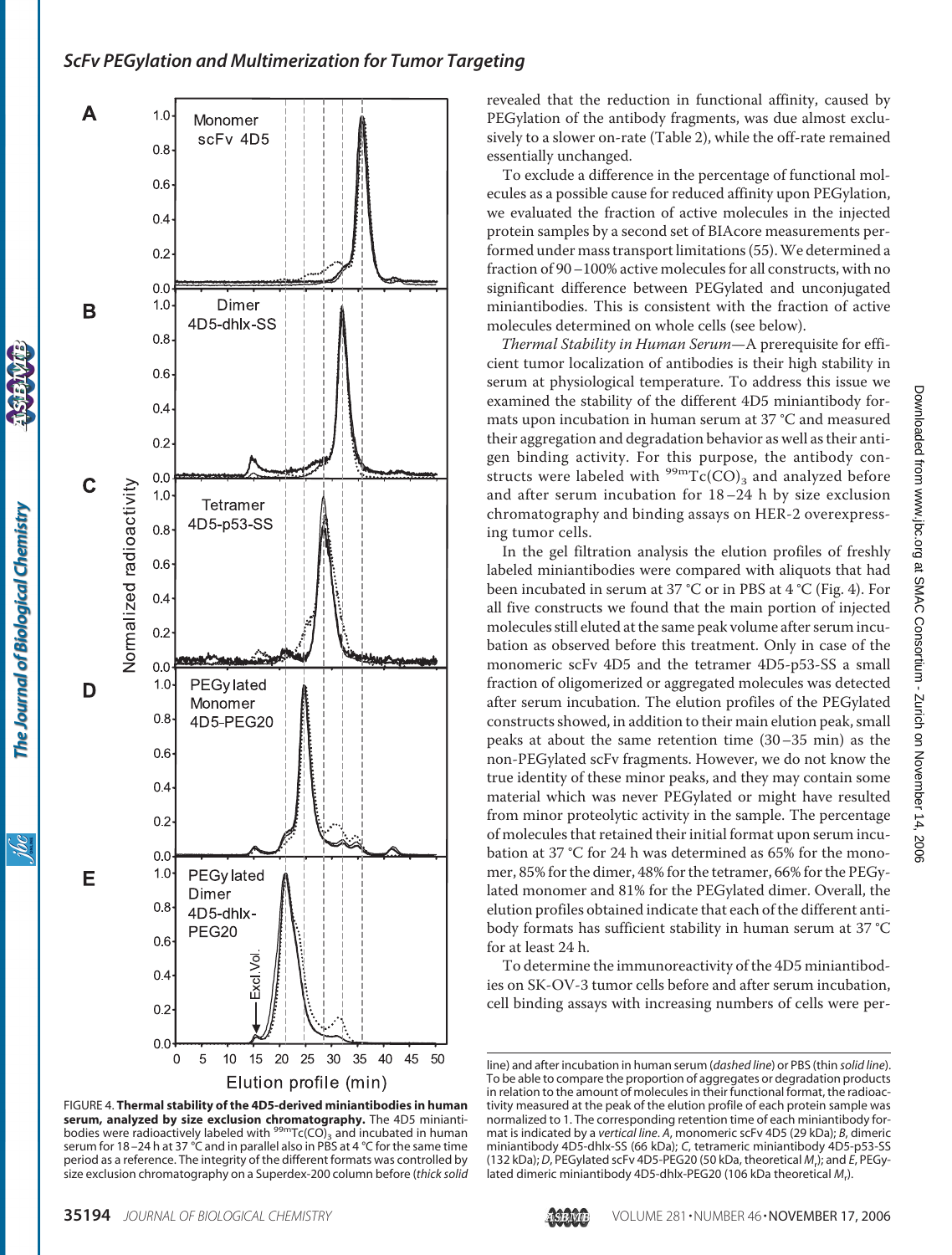formed (60). Only a small decrease in binding activity (by 0–20%) was found over time for all constructs. Combining the initial percentage of active molecules with this decline, a remaining fraction of 69–91% immunoreactive antibody molecules (Table 3) were obtained after serum incubation. This finding supports the conclusion that the high serum stability of the 4D5 scFv could be retained in the multimerized and PEGylated formats.

*Blood Clearance and Tumor Localization*—The different miniantibody formats were generated to investigate the effects of changes in size and functional affinity on systemic clearance and tumor localization. Biodistribution studies were performed in mice bearing subcutaneously growing SK-OV-3 tumor xenografts.

In a first experiment, all five different constructs were compared in parallel by measuring their biodistribution 1 h and 24 h after injection (Table 4 and Fig. 5). The first aim of this experiment was to clarify whether the insertion of disulfide bonds into the multimerization domains of the dimeric and tetrameric antibody fragments would influence *in vivo* stability, compared with the constructs without a covalent bond (35). The second aim was to assess the effect of PEGylation on serum half-life and tissue distribution. The unmodified monomeric scFv 4D5 localized at the tumor site with 1.77% ID/g and a tumor-toblood ratio of 9.3 after 24 h. These data are in the same range as those reported in previous targeting studies using this scFv in the same tumor model (35, 56). For the dimeric miniantibody 4D5-dhlx-SS we measured a tumor accumulation of 2.1% ID/g with a tumor-to-blood ratio of 7.8, 24 h after injection. At this

#### TABLE 3

#### **Immunoreactivity of the 4D5 miniantibodies on SK-OV-3 cells before and after serum incubation**

The  $^{99\rm m}$ Tc-labeled miniantibodies were incubated in human serum for 18–24 h at 37 °C. The percentage of active molecules was determined for each construct before and after serum incubation by equilibrium binding assays on SK-OV-3 cells as described (60). The data were fit using a 1:1 binding model.

|                                 | Immunoreactive fraction<br>on cells <sup><i>a</i></sup> |                           |  |  |
|---------------------------------|---------------------------------------------------------|---------------------------|--|--|
| Antibody fragment               | Before serum<br>incubation                              | After serum<br>incubation |  |  |
|                                 | %                                                       | %                         |  |  |
| Monomer: scFy 4D5               | 94                                                      | 71                        |  |  |
| Dimer: 4D5-dhlx-SS              | 89                                                      | 79                        |  |  |
| Tetramer: 4D5-p53-SS            | 80                                                      | 69                        |  |  |
| PEGylated monomer: 4D5-PEG20    | 90                                                      | 91                        |  |  |
| PEGylated dimer: 4D5-dhlx-PEG20 | 85                                                      | 70                        |  |  |

*<sup>a</sup>* Immunoreactive fraction means binding to the p185HER-2 antigen with at least one binding site.

time point, the tetrameric miniantibody 4D5-p53-SS showed a tumor localization of 2.84% ID/g and a tumor-to-blood ratio of 3.84. When comparing the total dose accumulation of these three miniantibodies, we found a moderate increase in tumor localization with increasing degree of multimerization. These data are qualitatively and quantitatively consistent with the results of a previous targeting study, performed with dimeric and tetrameric antibody fragments of the same format but lacking disulfide bonds in their multimerization domains (35). The covalent linkage of the multimerization domains neither improved the tumor accumulation of the miniantibodies nor did it alter their blood clearance. Therefore, the fact that tumor enrichment of these multimeric miniantibodies remains relatively modest, despite their high functional affinity, cannot be explained by partial dissociation of their subunits.

Attachment of the 20-kDa PEG moiety, however, significantly altered the targeting properties of the antibody fragments. The PEGylated constructs accumulated at the tumor site with 9.5% ID/g (monomer-PEG20) and 11.6% ID/g (dimer-PEG20) 24 h after injection, showing tumor-to-blood ratios of 3 (monomer-PEG20) and 1 (dimer-PEG20). PEGylation of the antibody fragments thus strongly increased their serum halflife, thereby leading to higher tumor accumulation, but also to decreased tumor-to-blood ratios. In comparison, the multimeric miniantibodies without PEG-tail did not achieve the same level of tumor accumulation, but conversely showed higher tumor-to-blood ratios.

Because the blood concentration of the PEGylated antibody fragments was still high after 24 h, especially in case of the dimer 4D5-dhlx-PEG20, we decided to perform a second extended biodistribution study. Here, we analyzed the change in organ distribution of the PEGylated molecules over time by taking blood, tumor and organ samples 1, 24, 48, and 66 h after injection (Table 5 and Fig. 6). Unmodified scFv 4D5 was used as reference. The PEGylated monomer reached its highest tumor accumulation between 24 and 48 h after injection with 9.28% ID/g (24 h) and 8.74% ID/g (48 h). After 66 h still 4.85% ID/g were present at the tumor with a tumor-to-blood ratio of 10.3, indicating stable antigen binding and retention in the tumor tissue. At 24 h after injection the PEGylated dimer still had a tumor-to-blood ratio of 1 and a total dose enrichment comparable to the monomer-PEG20. It reached its highest tumor accumulation not before 48 h after injection, showing 15% ID/g with a tumor-to-blood ratio of 2.53. However, after 66 h only

The Journal of Biological Chemistry

### TABLE 4

## **Biodistribution of the 99mTc-labeled 4D5 miniantibodies in nude mice bearing SK-OV-3 tumor xenografts 24 h after injection**

The first in vivo study, comparing the biodistributions of the 5 different constructs in parallel at 1 h (not shown) and 24 h post-injection, was carried out in nude mice bearing SK-OV-3 xenografts. Here, only the organ distributions 24 h after injection are given as the mean % ID/g tissue  $\pm$  S.D.

| Organ                    | Monomer <sup>a</sup> | Dimer           | Tetramer        | Monomer-PEG20   | Dimer-PEG20     |
|--------------------------|----------------------|-----------------|-----------------|-----------------|-----------------|
| Heart                    | $0.3 \pm 0.04$       | $1.5 \pm 0.25$  | $1.0 \pm 0.13$  | $2.35 \pm 0.37$ | $6.76 \pm 1.71$ |
| Spleen                   | $0.82 \pm 0.19$      | $8.2 \pm 3.5$   | $5.7 \pm 0.33$  | $2.65 \pm 0.49$ | $7.2 \pm 2.73$  |
| Liver                    | $2.6 \pm 0.3$        | $9.5 \pm 2.1$   | $13.8 \pm 1.2$  | $4.63 \pm 0.78$ | $11.9 \pm 0.28$ |
| Kidnev                   | $105 \pm 24$         | $107 \pm 29$    | $66.6 \pm 42$   | $97.8 \pm 12$   | $72.3 \pm 32$   |
| Stomach                  | $0.9 \pm 1$          | $1.1 \pm 0.9$   | $0.67 \pm 0.24$ | $1.2 \pm 0.78$  | $1.6 \pm 0.39$  |
| <b>Blood</b>             | $0.19 \pm 0.01$      | $0.27 \pm 0.02$ | $0.74 \pm 0.13$ | $3.15 \pm 2.38$ | $12.4 \pm 1.9$  |
| Tumor                    | $1.77 \pm 0.23$      | $2.1 \pm 0.48$  | $2.84 \pm 0.85$ | $9.5 \pm 0.21$  | $11.6 \pm 1.56$ |
| Tumor/blood <sup>b</sup> | 9.3                  | 7.8             | 3.84            | 3.0             | 0.94            |

*<sup>a</sup>* The constructs refer to Fig. 1.

*b* The ratios represent the average of the tumor/blood values for the individual mice (*n* = 3) and were calculated from non-rounded values, while the numbers in the table have been rounded.

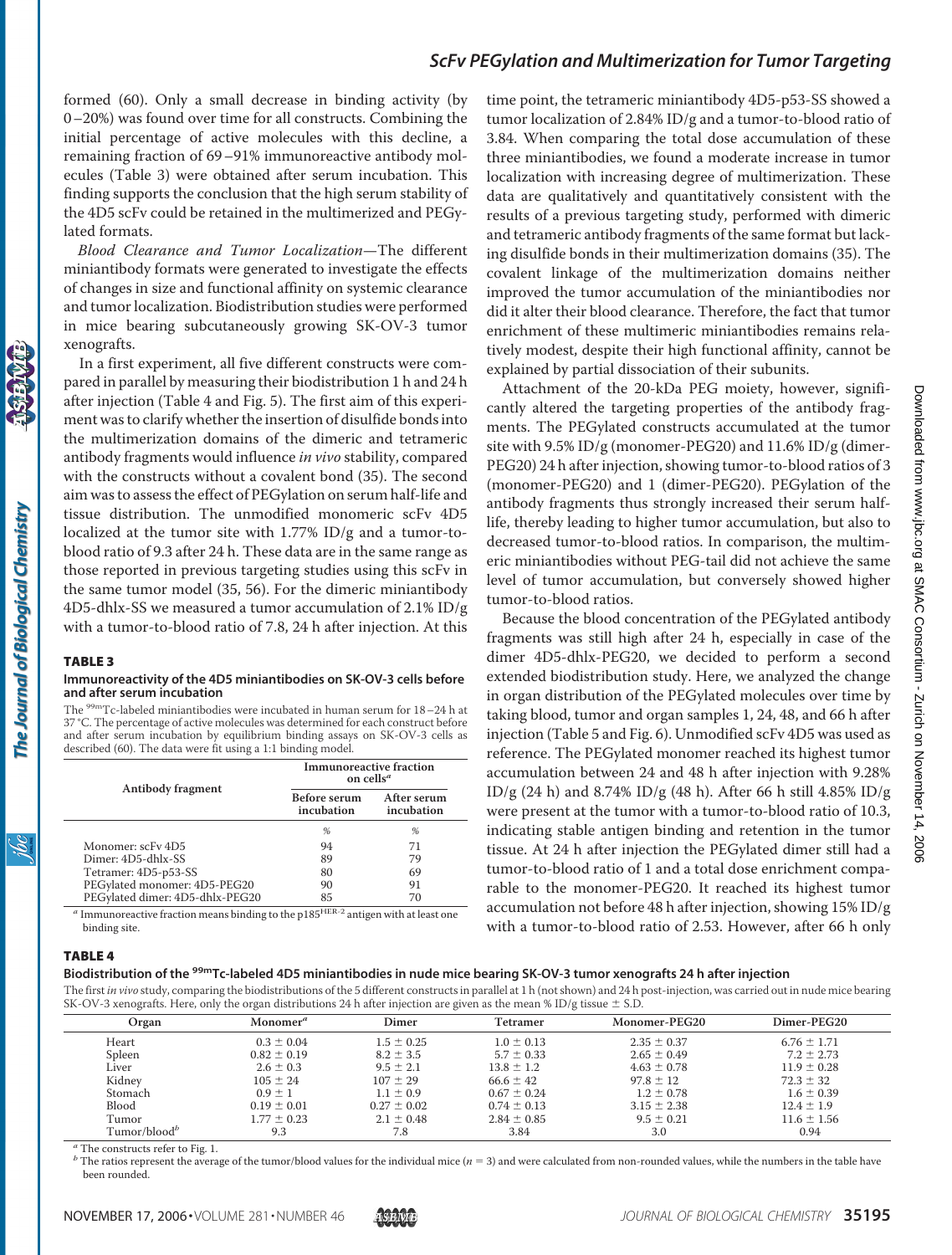5.2% ID/g were still retained in the tumor tissue, which is almost equivalent to the value of the monomer-PEG20 at this time point. Compared with the unmodified scFv 4D5, both PEGylated constructs achieved a distinctly increased tumor enrichment of 5.5-fold (24 h after injection). After 48 h, the difference was even stronger with an 8.5-fold (monomer-



FIGURE 5. **Serum persistence and tumor accumulation of the 4D5 miniantibodies in mice.** Miniantibodies were radioactively labeled with 99mTc(CO)<sub>3</sub> and injected into nude mice bearing SK-OV-3 carcinoma xenografts. Each mouse received a protein sample of 23  $\mu$ g intravenously. Mice  $(n = 3$  per time point) were sacrificed after 1 h and  $24$  h, organs were taken and measured for incorporated radioactivity. The determined radioactivity of each organ was normalized to the percentage of injected dose per gram tissue (% ID/g). In this bar graph only the blood and tumor values 24 h after injection are shown. The complete list of organ values is given in Table 4.

PEG20) and 14-fold (dimer-PEG20) higher tumor accumulation, respectively, compared with the scFv.

In summary, among the 5 tested formats the PEGylated dimeric miniantibodies showed the most favorable tumor targeting properties regarding overall total dose enrichment. On the other hand, the PEGylated monomer and the unconjugated miniantibodies showed higher tumor-to-blood ratios and faster clearance from normal non-target tissues.

#### **DISCUSSION**

To facilitate the development of improved tumor targeting strategies, we investigated how and to what extent modifications in size and affinity can alter the pharmacokinetic and tumor targeting properties of recombinant antibody fragments. To this end, we generated and compared four different antibody formats all derived from the scFv hu-4D5 (24, 41). This scFv was chosen because of its favorable biophysical properties, which enabled us to analyze the effects of the molecular modifications without functional limitations by the parental scFv itself. The different antibody formats were generated by either multimerization or PEGylation or by combining both modifications.

*Molecular Design*—In the first approach, dimeric and tetrameric miniantibody variants of the 4D5 scFv were generated by fusion of self-associating peptides to the C terminus of the antibody fragment (35). This enabled the spontaneous assembly of the subunits already during their expression, directly in the periplasm of *E. coli*. To further stabilize the multimeric formats, in an extension of our previous studies (35), we now intro-

# TABLE 5

**Biodistribution of the scFv, PEGylated scFv, and PEGylated dimeric miniantibodies in nude mice bearing SK-OV-3 tumor xenografts**

Biodistributions of the scFv 4D5 (monomer) as well as of the PEGylated scFv (monomer-PEG20) and the PEGylated dimeric antibody fragment (dimer-PEG20) were analyzed in nude mice, xenografted with human SK-OV-3 tumors. Mice ( $n = 3$  per time point) were sacrificed and organs excised at 1, 24, 48, and 66 h after injection of the

| $1$ C(CO) <sub>3</sub> -labeled constructs. Data are given as percentage of injected dose per gram ussue (% ID/g) and expressed as the mean $\pm$ 5.D. |                          |                 |                  |                 |                   |  |
|--------------------------------------------------------------------------------------------------------------------------------------------------------|--------------------------|-----------------|------------------|-----------------|-------------------|--|
| Construct                                                                                                                                              | Organ                    | 1 <sub>h</sub>  | 24 h             | 48 h            | 66 h              |  |
| Monomer                                                                                                                                                | Heart                    | $1.63 \pm 0.12$ | $0.48 \pm 0.05$  | $0.34 \pm 0.04$ | $0.27 \pm 0.11$   |  |
|                                                                                                                                                        | Spleen                   | $1.83 \pm 0.33$ | $1.84 \pm 0.39$  | $0.76 \pm 0.27$ | $0.62 \pm 0.17$   |  |
|                                                                                                                                                        | Kidney                   | $204.5 \pm 9.5$ | $125.6 \pm 13.6$ | $77.8 \pm 11.8$ | $68.3 \pm 21.4$   |  |
|                                                                                                                                                        | Liver                    | $2.84 \pm 0.22$ | $2.69 \pm 0.5$   | $1.80 \pm 0.29$ | $1.11 \pm 0.21$   |  |
|                                                                                                                                                        | Stomach                  | $0.50 \pm 0.03$ | $0.40 \pm 0.09$  | $0.33 \pm 0.15$ | $0.15 \pm 0.05$   |  |
|                                                                                                                                                        | Intestine                | $0.81 \pm 0.08$ | $0.40 \pm 0.10$  | $0.25 \pm 0.09$ | $0.18 \pm 0.02$   |  |
|                                                                                                                                                        | Bone                     | $0.83 \pm 0.11$ | $0.39 \pm 0.13$  | $0.24 \pm 0.05$ | n.d. <sup>a</sup> |  |
|                                                                                                                                                        | Blood                    | $2.69 \pm 0.08$ | $0.19 \pm 0.03$  | $0.1 \pm 0.01$  | $0.07 \pm 0.01$   |  |
|                                                                                                                                                        | Tumor                    | $1.69 \pm 0.42$ | $1.67 \pm 0.24$  | $1.03 \pm 0.11$ | n.d.              |  |
|                                                                                                                                                        | Tumor/blood <sup>b</sup> | 0.63            | 8.79             | 9.2             | n.d.              |  |
| Monomer-PEG20                                                                                                                                          | Heart                    | $9.31 \pm 1.58$ | $2.38 \pm 0.32$  | $0.99 \pm 0.09$ | $0.56 \pm 0.05$   |  |
|                                                                                                                                                        | Spleen                   | $4.61 \pm 0.38$ | $2.86 \pm 0.46$  | $2.19 \pm 0.11$ | $1.17 \pm 0.11$   |  |
|                                                                                                                                                        | Kidney                   | $46.5 \pm 6.62$ | $91.9 \pm 9.14$  | $46.7 \pm 9.13$ | $33.7 \pm 2.33$   |  |
|                                                                                                                                                        | Liver                    | $5.17 \pm 0.35$ | $3.49 \pm 0.07$  | $2.88 \pm 0.20$ | $2.27 \pm 0.93$   |  |
|                                                                                                                                                        | Stomach                  | $1.93 \pm 0.3$  | $0.75 \pm 0.13$  | $0.44 \pm 0.05$ | $0.23 \pm 0.07$   |  |
|                                                                                                                                                        | Intestine                | $2.29 \pm 0.08$ | $1.03 \pm 0.23$  | $0.46 \pm 0.05$ | $0.21 \pm 0.03$   |  |
|                                                                                                                                                        | Bone                     | $2.18 \pm 0.56$ | $1.24 \pm 0.2$   | $0.67 \pm 0.15$ | $0.34 \pm 0.08$   |  |
|                                                                                                                                                        | Blood                    | $26.5 \pm 2.85$ | $3.93 \pm 0.57$  | $1.27 \pm 0.24$ | $0.47 \pm 0.01$   |  |
|                                                                                                                                                        | Tumor                    | $2.42 \pm 0.34$ | $9.28 \pm 0.84$  | $8.74 \pm 1.33$ | $4.85 \pm 1.52$   |  |
|                                                                                                                                                        | Tumor/blood <sup>b</sup> | 0.09            | 2.36             | 6.88            | 10.3              |  |
| Dimer-PEG20                                                                                                                                            | Heart                    | $9.71 \pm 3.53$ | $4.64 \pm 0.31$  | $2.69 \pm 0.16$ | $1.26 \pm 0.2$    |  |
|                                                                                                                                                        | Spleen                   | $5.3 \pm 0.73$  | $3.84 \pm 0.09$  | $4.86 \pm 0.97$ | $3.01 \pm 1.02$   |  |
|                                                                                                                                                        | Kidney                   | $18.5 \pm 1.24$ | $16.7 \pm 4.84$  | $23.8 \pm 2.83$ | $13.42 \pm 1.3$   |  |
|                                                                                                                                                        | Liver                    | $6.26 \pm 0.63$ | $5.02 \pm 0.33$  | $5.95 \pm 0.76$ | $3.61 \pm 0.53$   |  |
|                                                                                                                                                        | Stomach                  | $1.89 \pm 0.67$ | $0.53 \pm 0.3$   | $0.73 \pm 0.13$ | $0.40 \pm 0.23$   |  |
|                                                                                                                                                        | Intestine                | $2.09 \pm 0.21$ | $0.89 \pm 0.18$  | $1.01 \pm 0.11$ | $0.45 \pm 0.12$   |  |
|                                                                                                                                                        | Bone                     | $2.37 \pm 0.43$ | $1.44 \pm 0.2$   | $1.34 \pm 0.09$ | $0.64 \pm 0.02$   |  |
|                                                                                                                                                        | <b>Blood</b>             | $26.3 \pm 3.86$ | $8.41 \pm 0.25$  | $5.9 \pm 0.55$  | $1.92 \pm 0.07$   |  |
|                                                                                                                                                        | Tumor                    | $2.15 \pm 0.13$ | $8.06 \pm 1.73$  | $14.9 \pm 1.08$ | $5.2 \pm 0.36$    |  |
|                                                                                                                                                        | Tumor/blood <sup>b</sup> | 0.08            | 0.95             | 2.53            | 2.7               |  |

*<sup>a</sup>* Not determined.

 $<sup>b</sup>$  The ratios represent the average of the tumor/blood values for the individual mice ( $n = 3$ ) and were calculated from the non-rounded values, whereas the numbers in the table</sup> have been rounded.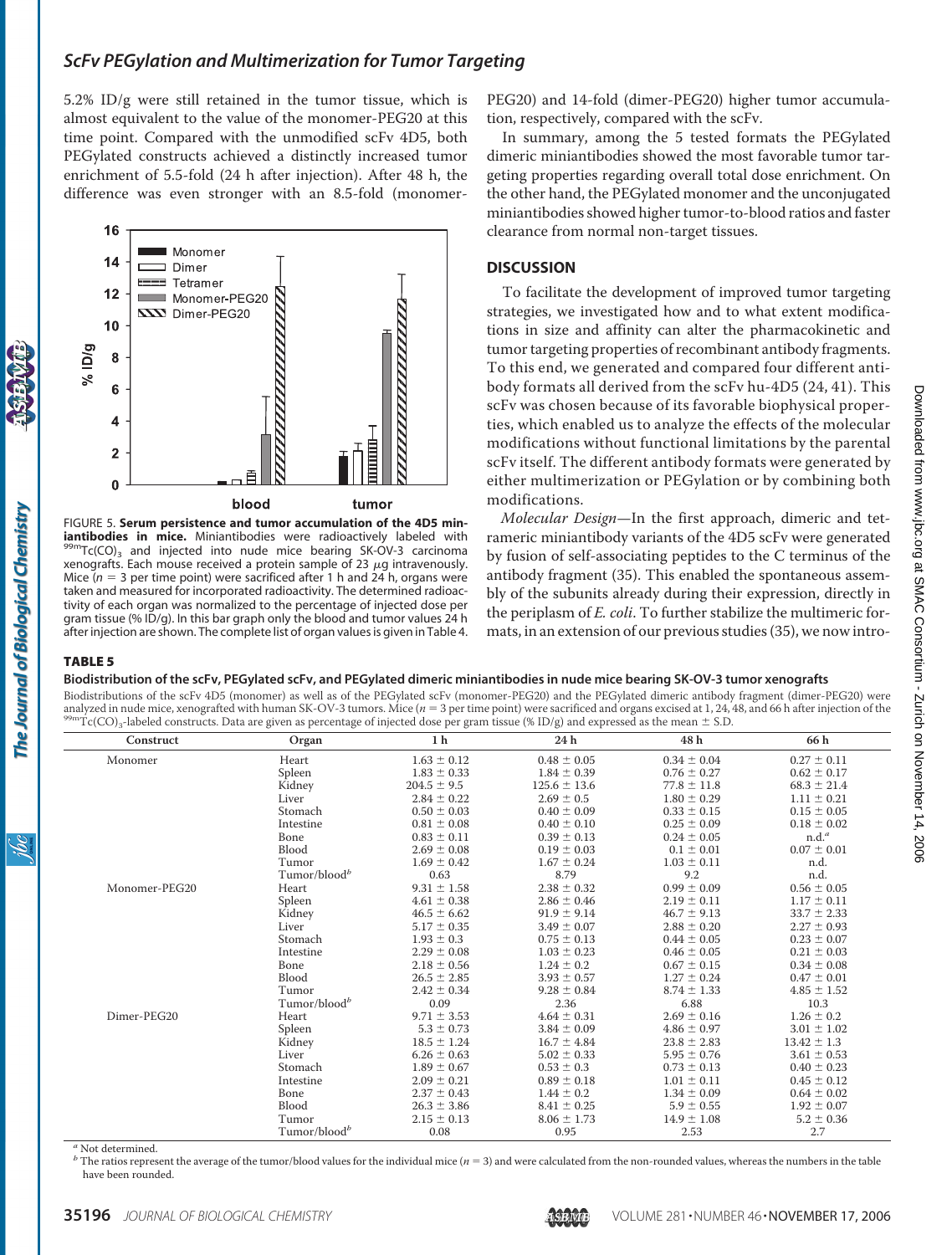

FIGURE 6. **Time-dependent changes in organ distribution of PEGylated** miniantibodies compared with the scFv 4D5. Samples of the scFv 4D5 (monomer) as well as of the PEGylated scFv (monomer-PEG20) and the PEGylated dimeric antibody fragment (dimer-PEG20) were injected into nude mice bearing SK-OV-3 carcinoma xenografts. Each mouse received 30  $\mu$ g of 99mTc(CO)<sub>3</sub>-labeled miniantibodies intravenously. Mice (*n* = 3 per time point) were sacrificed at 1, 24, 48, and 66 h after injection, organs were excised and the incorporated radioactivity was determined. The mean % ID/g tissue ( $\pm$ S.D.) at each time point are given for tumor and blood. (For a detailed set of data, see Table 5.)

duced intermolecular disulfide bridges to covalently link these self-associating domains. The covalent linkage of the subunits should prevent their dissociation at high dilution over time, which otherwise might occur, when the miniantibodies are injected into the blood stream. By multimerization we not only increased the size of the 4D5 antibody fragment, but in addition its valency from a mono- to a di- up to a tetravalent construct.

In the second approach, a 20-kDa polyethylene glycol moiety (PEG20) was site-specifically linked to the C terminus of the 4D5 scFv. In contrast to the first approach, we thereby increased the molecular weight of the antibody fragment without altering its valency. This should allow us to assess the effect of molecular size on *in vivo* biodistribution independent of avidity changes. Finally, the two approaches were combined by

# *ScFv PEGylation and Multimerization for Tumor Targeting*

linking the 20-kDa PEG-tail to the C termini of the dimeric miniantibody.

*Molecular Characterization*—The molecular characterization of the miniantibodies showed that they all could be produced in functional form and at the expected molecular composition and assembly (Figs. 2 and 3). Whereas we could not directly prove the presence of two PEG molecules on the dimer 4D5-dhlx-PEG20, the high yield of 80–90% PEGylated subunits, detected by SDS-PAGE, indicate that at least the major fraction carried a PEG-tail at both C termini. The gel filtration analysis together with dynamic light scattering (55) also revealed the strong effect of the flexible and hydrophilic PEGtail on the hydrodynamic properties of the antibody fragments, which showed a diffusion behavior comparable to molecules with a mass of  $\geq 200$  kDa. This finding is in agreement with results from other groups (49, 50, 55, 68, 69).

*Functional Affinities*—Multimerization and PEGylation are both modifications that can alter the functional affinity of antibodies to cell surface antigens. Thus, we compared the binding behavior of the various 4D5 miniantibody formats using kinetic BIAcore measurements as well as equilibrium binding assays on human SK-OV-3 tumor cells overexpressing HER-2. On the tumor cells, all constructs showed functional affinities in the nanomolar range (Table 1), consistent with previous observations (35). In the BIAcore measurements, however, we determined functional affinities in the picomolar range (Table 2). To explain this discrepancy, one has to consider that the binding site of the antibody 4D5 is located in domain IV of the extracellular region of HER-2, which is adjacent to the transmembrane region (44) and involved in HER-2 dimerization. Thus, antibody binding to intact cells may be limited by partial inaccessibility of the target epitope. In the BIAcore measurements, however, only the extracellular domain of HER-2 was used, immobilized by its lysine residues in various positions and in random orientation.

As expected and observed in previous studies with non-covalently linked miniantibody formats (35), we found an increase in avidity by multimerization (Table 1). The magnitude of this avidity gain depends on the epitope density on the cell surface and other geometric parameters (16). PEGylation, on the other hand, led to a decrease in functional affinities of about 5-fold, both for the monomeric and the dimeric molecules, even though the attachment of the PEG-tail was site-specific at the C terminus of the proteins, most distal to the antigen binding sites. The 5-fold reduction in apparent affinity upon PEGylation of the antibody fragments was observed in the kinetic BIAcore measurements (Table 2) as well as in the equilibrium binding assays on SK-OV-3 tumor cells (Table 1). In earlier reports (69, 71, 72) it was stated that antibody conjugates with a PEG polymer attached at a single engineered cysteine distal to the antigen binding site retain full binding activity. In a more recent study (50), however, similar findings of reduced affinity as we have demonstrated here were also reported for other scFv fragments that were site-specifically conjugated with PEG polymers of different sizes.

Separate analysis of the association and dissociation kinetics revealed that the effect of PEGylation on the apparent affinity is exclusively due to decreased on-rates, while the off-rates of the

<u>жі</u>

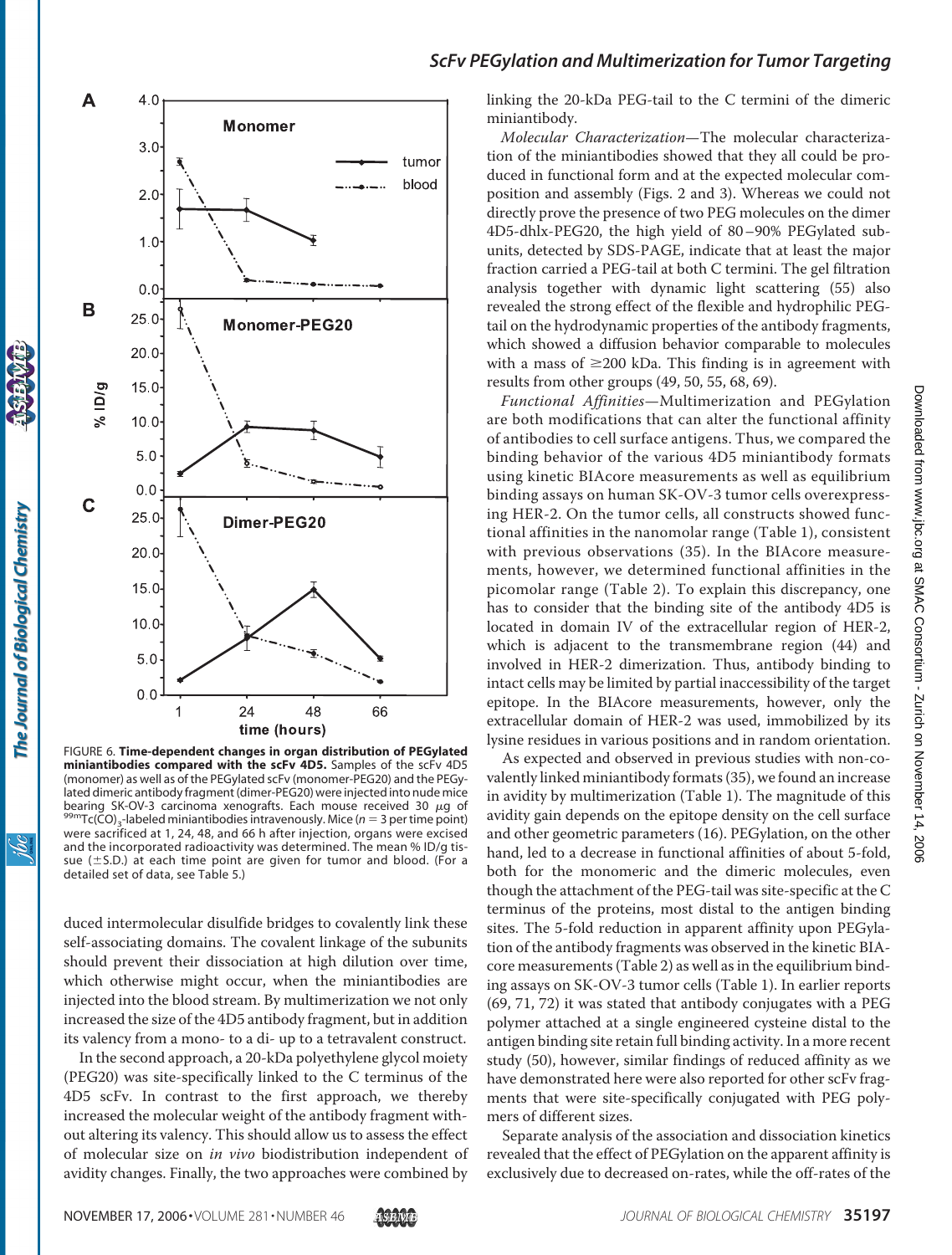scFv or the bivalent miniantibodies barely changed upon PEGylation (Table 2). We recently investigated the reason for the decreased on-rates by experimental and computational analyses (55). A mathematical model accounting both for intra- and intermolecular blocking of the PEG-tail can robustly explain the observed binding kinetics. Briefly, careful controls could exclude that PEGylation might cause a significant percentage of permanently inactivated molecules. Rather, the flexible and bulky PEG-tail can transiently block the binding site of the antibody, decreasing the fraction of active molecules available at any given time point (intramolecular blocking). In addition, once the antibody has bound to a surface antigen (either on the cell or on a BIAcore chip), PEG may block the binding to additional neighboring antigens (intermolecular blocking). The model predicts that in solution more than 90% of the PEGylated antibodies are transiently blocked, but all molecules are intrinsically available for binding, since molecules that have bound to the target are replenished by rapid equilibration of blocked and unblocked antibodies. The model further predicts that the quantitative effect on the on-rate (and thus on affinity, as the off-rate is unchanged) is a function of antigen density on the surface (affecting intermolecular blocking) and PEG chain size (affecting both intermolecular and intramolecular blocking) (55).

*Stability*—Apart from a high functional affinity to the target, stability at physiological temperature and resistance to serum proteases are also crucial for effective tumor localization and retention (34). We examined the thermal stability of the different antibody constructs upon incubation in human serum at 37 °C, using gel filtration analysis as well as cell binding assays on SK-OV-3 tumor cells.We found that exposure to serum at 37 °C did not markedly change the molecular characteristics of the different antibody formats within 24 h (Fig. 4), nor did it significantly decrease their binding activity (Table 3). These results demonstrate that all 4D5 miniantibodies fulfilled the stability requirements for tumor targeting.

*Tumor Targeting*—The tumor targeting properties of the various 4D5 miniantibodies were analyzed in mice xenografted with human SK-OV-3 tumors. Comparing the total dose accumulation of the non-PEGylated miniantibodies, we found a moderate increase in tumor localization with increasing degree of multimerization (Table 4). These constructs showed biodistributions similar to those determined for the corresponding 4D5 miniantibodies lacking disulfide bonds between their multimerization domains (35). The covalent linkage of the multimerization domains thus did not significantly increase the serum half-life and tumor localization of the dimeric and tetrameric antibody fragments. Therefore, a potential slow dissociation of the non-disulfide-linked subunits upon the dilution that occurs after injection into the blood stream does not seem to be a major factor influencing their pharmacokinetics.

Our data (Table 4) suggest that at least the dimer 4D5 dhlx-SS is cleared by renal filtration, resulting in its rapid elimination leading in turn to reduced serum concentrations. In addition, it is likely that the multimeric proteins were more efficiently removed by macrophages, because the radioactivity associated with spleen and liver was higher than for the monomeric scFv.

Improved tumor localization has also been reported for other multimeric antibody formats (22, 23, 27, 29, 30, 36, 73) compared with their monomeric counterparts, although the use of different labeling methods, antigens and tumor types essentially precludes the direct and quantitative comparison of the data. However, what is fairly comparable to our finding is the biodistribution study of the 4D5 barnase-barstar miniantibodies (33), which only varies from our studies in the oligomerization modules used. A major difference is that because of the size of the barnase-barstar dimerization domains, the molecular weight of the whole complex is significantly larger. The favorable tumor localization of these constructs suggests that the apparent size of the molecules is a major determinant in tumor targeting, consistent with the results from PEGylation.

Although PEGylation decreased the binding affinity of the 4D5 miniantibodies, we found a clear increase in tumor accumulation (Table 5 and Figs. 5 and 6). Forty-eight hours after injection an increase in total dose accumulation of 8.5 fold for the PEGylated monomer and 14.5-fold for the PEGylated dimer was determined, each compared with the unmodified scFv at this time point. It appears that the increase in size by PEGylation had a stronger effect on tumor accumulation of the 4D5 miniantibodies than the decrease in functional affinity, which was always in the low nanomolar range. According to the tumor-to-blood ratios determined, the higher tumor enrichment seems to be mainly caused by prolonged serum half-life of the PEGylated miniantibodies. Because of the extended serum half-life and despite the high tumor accumulation, they had significantly lower tumor-toblood ratios at earlier time points (1–24 h after injection) than the miniantibodies without a PEG-tail. Their concentration in the circulation decreased continuously but more slowly, reaching optimal tumor localization only after about 48 h. At this time point, tumor/blood ratios were  $>2.5$ . The fact that their total dose at the tumor steadily increased during the first 24– 48 h indicates stable antigen binding in the tumor tissue.

*Clearance Mechanisms*—One reason for the prolonged serum half-life of the PEGylated miniantibodies is probably their reduced renal filtration. As shown by gel filtration analyses, the PEG moiety leads to a significant increase in hydrodynamic size of the conjugated antibody fragments, far beyond the added molecular mass, so that the resulting molecules correspond to globular proteins of  $\geq$ 200 kDa. The tissue penetration of the miniantibodies may also be reduced by this property. Decreased extravasation into the surrounding tissue can be an additional cause of the elevated serum half-lives. Moreover, the PEG moiety may help protecting the miniantibodies from clearance by cells of the immune and reticuloendothelial system.

The higher hydrodynamic radius is reflected in lower values of kidney accumulation, which were reduced to half of that of the scFv for the scFv-PEG20 construct and to only a quarter in case of the dimeric miniantibody 4D5-dhlx-PEG20 (Table 5) (35). The observed level of radioactivity in

<u>sqi</u>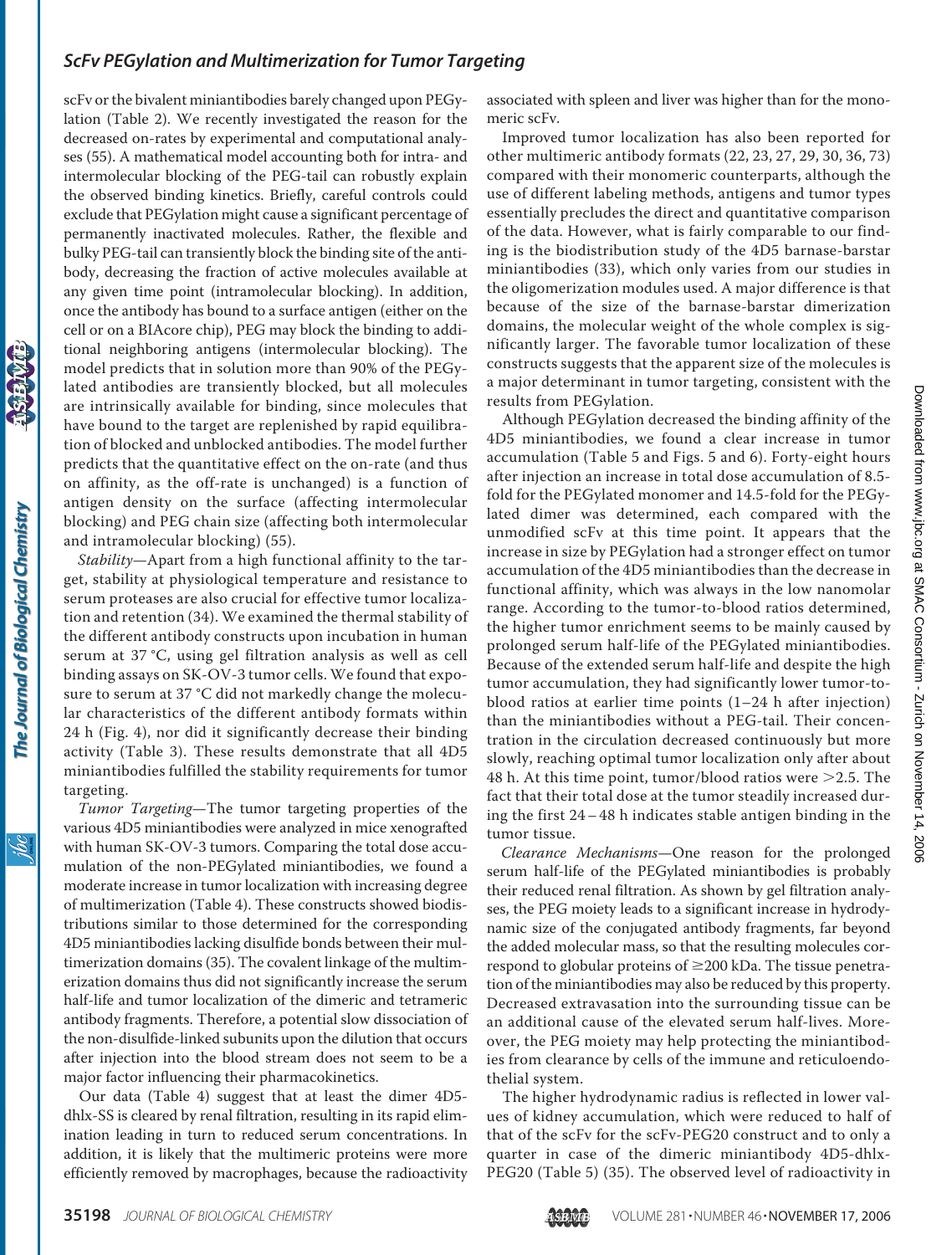the kidney depends on three components, the efficiency of glomerular filtration (17, 18), reabsorption of the filtered protein in the proximal tubules (74, 75), and the retention of the radioactive label in kidney cells following protein endocytosis (76, 77).

We believe that the observed relatively high kidney values are mainly caused by the high stability of the <sup>99m</sup>Tc-label at the His tag of the proteins (56). This Tc(I) peptide complex may be unable to be transported back to the blood circulation after endocytosis and catabolism of the protein in the tubulus epithelium. Nevertheless, in contrast to other labeling methods, such as iodination, Tc(I) labeling allows a direct comparison of cellular uptake, because it more faithfully records the history of distribution of a protein. The observation that the scFv 4D5 showed an apparently reduced kidney localization when labeled with  $125$ I (56), which can be removed by dehalogenases (56, 76–78), supports this conclusion.

Besides the kidneys, the liver is a main elimination organ, usually responsible for unspecific uptake and degradation of proteins larger than 60 kDa (33, 79). Hepatic clearance appears to be responsible for elimination of the tetramer 4D5-p53-SS, when comparing its liver uptake to that of the monomeric scFv 4D5 (Table 4). On the other hand, PEGylation did not result in a significant increase in liver uptake of the antibody fragments (Tables 4 and 5). One explanation could be that the flexible PEG moiety at least partially masks the protein and its charge, thereby reducing the rate of cellular uptake. Alternatively, the PEGylated proteins may become rapidly excreted into the bile upon processing in hepatocytes and therefore do not accumulate (79).

*Tumor Targeting in Comparison with other Antibody Constructs*—As pointed out above, it is difficult, if not impossible, to compare tumor targeting behavior between different studies, because of the differences in models used and in experimental details. Nevertheless, we can compare trends seen within ours and other studies. Adams *et al.* (38) recently studied monomeric and dimeric scFv constructs with a C-terminal cysteine. They found a 2.5-fold increase in tumor retention when going from a monomer to a dimer and showed that this is not a MW effect but is caused by bivalent binding. In our study, the effect on tumor retention was somewhat smaller when going from the monomer to the dimer, presumably since the monomeric scFv already has a higher affinity. The *in vivo* effect of avidity will also depend on the relative position of the neighboring epitopes and the internalization of the label. The MW effect is strongly visible only at the much higher apparent molecular size caused by the addition of a PEG molecule (Tables 4 and 5). If dimerization is achieved via a bigger domain, such as a  $C_H3$  domain (80) or a barnase-barstar pair (33), accumulation may be slightly above those with a small bivalent construct, but blood clearance is slightly slower as well. Anti-HER-2 scFvs have also been fused to the whole Fc part (39), and while anti-tumor activity was found, tumor accumulation has not been measured yet. Similarly, very large multivalent anti-HER-2 constructs have been made from Fab fragments fused in tandem (via linkers connecting the heavy chains) (40), and

while their long serum half-lives have been demonstrated, their tumor accumulation was also not quantitatively assessed.

Beside quantitative tumor accumulation, immunogenicity of the antibody constructs is an important factor, determining their therapeutic applicability and efficacy. For any constructs, the ones described in the present study and others that contain artificial linker modules, potential immunogenicity is an issue. In addition, potential immunogenicity may arise from effector domains, and even fully human antibodies can elicit an immune response (81). However, the immunogenicity of protein therapeutics and their impact on antitumor efficacy can probably ultimately only be determined in clinical trials.

### **CONCLUSIONS**

*In vitro*, the various miniantibody formats showed no obvious difference in serum stability, and thus PEGylation and oligomerization did not affect aggregation or degradation. On the other hand, they differed in serum half-life *in vivo*, suggesting that elimination by metabolism and excretion is a major determinant of their tumor targeting properties. Extended serum persistence and thereby a longer lasting reservoir of targeting molecules in the blood stream seems to be more crucial for tumor localization than increased affinity, as long as the latter is in the low nanomolar range. Therefore, out of the five tested formats, the dimeric PEGylated miniantibody 4D5-dhlx-PEG20 would be the format of choice if high tumor accumulation is desired and if long serum halflife is not a concern. For delivery of cytotoxic payloads, rapid elimination from the blood and other non-target tissues would be desired and a PEGylated scFv may best fulfill this requirement. Thus, we have demonstrated that manipulating the pharmacokinetic properties of antibodies by multimerization and PEGylation represents a valid strategy to design cancer therapeutics with tailor-made targeting properties.

*Acknowledgments—We thank Christine de Pasquale for excellent technical assistance in the mouse experiments and Dr. Ilse Novak-Hofer for helpful discussions.*

#### **REFERENCES**

- 1. Borrebaeck, C. A., and Carlsson, R. (2001) *Curr. Opin. Pharmacol.* **1,** 404–408
- 2. Moroney, S. E., and Plückthun, A. (2005) in *Modern Biopharmaceuticals* (Knäblein, J., ed) Vol. 3, pp. 1147–1186, Wiley-VCH, Weinheim
- 3. Wu, A. M., and Senter, P. D. (2005) *Nat. Biotechnol.* **23,** 1137–1146
- 4. Trikha, M., Yan, L., and Nakada, M. T. (2002) *Curr. Opin. Biotechnol.* **13,** 609–614
- 5. Weiner, L. M., and Carter, P. (2005) *Nat. Biotechnol.* **23,** 556–557
- 6. Adams, G. P., and Schier, R. (1999) *J. Immunol. Methods* **231,** 249–260
- 7. LeSauteur, L., Cheung, N. K., Lisbona, R., and Saragovi, H. U. (1996) *Nat. Biotechnol.* **14,** 1120–1122
- 8. Adams, G. P., Schier, R., McCall, A. M., Simmons, H. H., Horak, E. M., Alpaugh, R. K., Marks, J. D., and Weiner, L. M. (2001) *Cancer Res.* **61,** 4750–4755
- 9. Fujimori, K., Covell, D. G., Fletcher, J. E., and Weinstein, J. N. (1990) *J. Nucl. Med.* **31,** 1191–1198
- 10. Fujimori, K., Covell, D. G., Fletcher, J. E., and Weinstein, J. N. (1989) *Cancer Res.* **49,** 5656–5663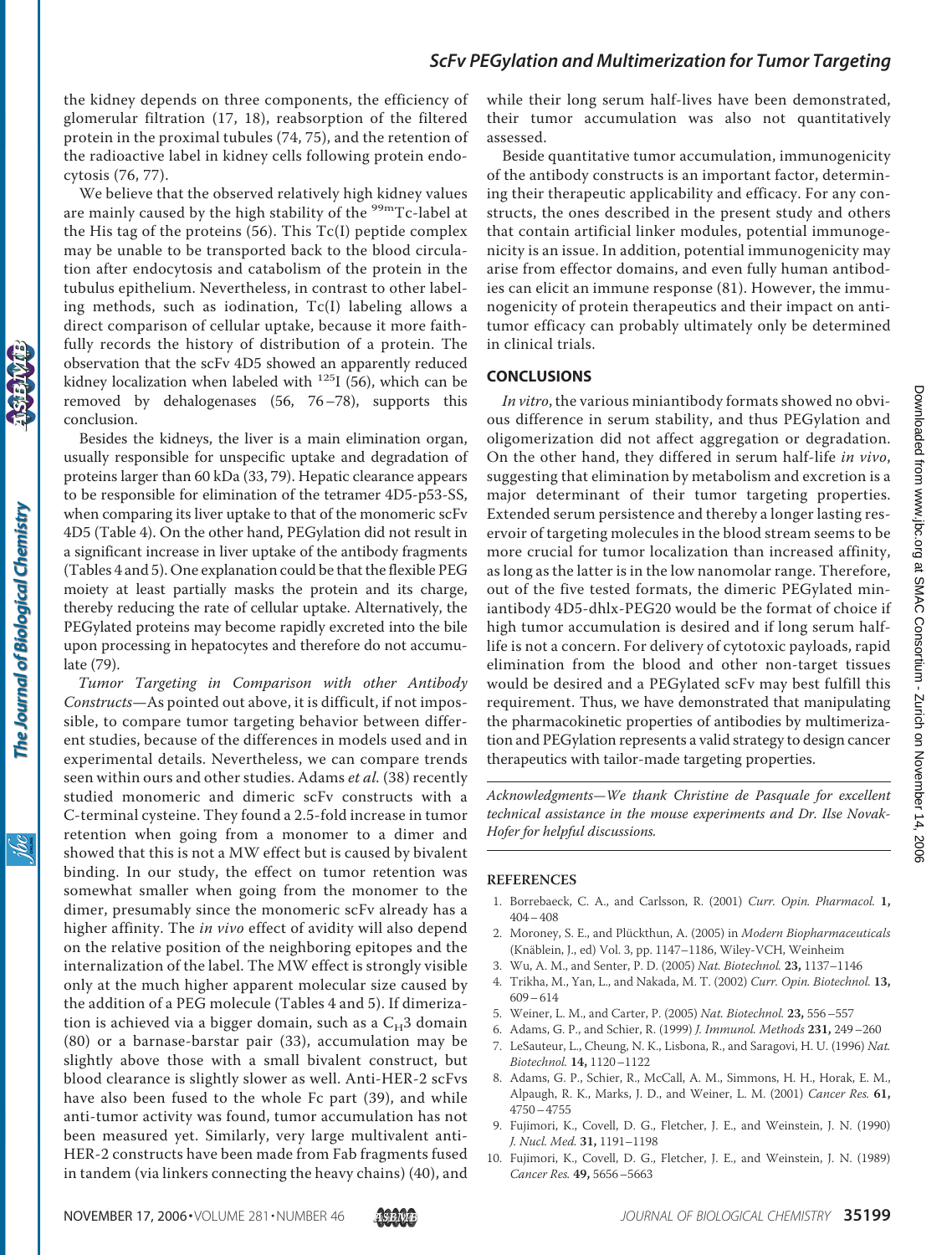- 11. Graff, C. P., and Wittrup, K. D. (2003) *Cancer Res.* **63,** 1288–1296
- 12. Weinstein, J. N., Eger, R. R., Covell, D. G., Black, C. D., Mulshine, J., Carrasquillo, J. A., Larson, S. M., and Keenan, A. M. (1987) *Ann. N. Y. Acad. Sci.* **507,** 199–210
- 13. Adams, G. P., Schier, R., Marshall, K., Wolf, E. J., McCall, A. M., Marks, J. D., and Weiner, L. M. (1998) *Cancer Res.* **58,** 485–490
- 14. Jackson, H., Bacon, L., Pedley, R. B., Derbyshire, E., Field, A., Osbourn, J., and Allen, D. (1998) *Br. J. Cancer* **78,** 181–188
- 15. Rheinnecker, M., Hardt, C., Ilag, L. L., Kufer, P., Gruber, R., Hoess, A., Lupas, A., Rottenberger, C., Plückthun, A., and Pack, P. (1996) *J. Immunol.* **157,** 2989–2997
- 16. Plückthun, A., and Pack, P. (1997) *Immunotechnology* 3, 83-105
- 17. Chang, R. L., Ueki, I. F., Troy, J. L., Deen, W. M., Robertson, C. R., and Brenner, B. M. (1975) *Biophys. J.* **15,** 887–906
- 18. Maack, T., Johnson, V., Kau, S. T., Figueiredo, J., and Sigulem, D. (1979) *Kidney Int.* **16,** 251–270
- 19. Batra, S. K., Jain, M., Wittel, U. A., Chauhan, S. C., and Colcher, D. (2002) *Curr. Opin. Biotechnol.* **13,** 603–608
- 20. Chester, K. A., and Hawkins, R. E. (1995) *Trends Biotechnol.* **13,** 294–300
- 21. Ross, J. S., Gray, K., Gray, G. S., Worland, P. J., and Rolfe, M. (2003) *Am. J. Clin. Pathol.* **119,** 472–485
- 22. Olafsen, T., Kenanova, V. E., Sundaresan, G., Anderson, A. L., Crow, D., Yazaki, P. J., Li, L., Press, M. F., Gambhir, S. S., Williams, L. E., Wong, J. Y., Raubitschek, A. A., Shively, J. E., and Wu, A. M. (2005) *Cancer Res.* **65,** 5907–5916
- 23. Hu, S., Shively, L., Raubitschek, A., Sherman, M., Williams, L. E., Wong, J. Y., Shively, J. E., and Wu, A. M. (1996) *Cancer Res.* **56,** 3055–3061
- 24. Carter, P., Kelley, R. F., Rodrigues, M. L., Snedecor, B., Covarrubias, M., Velligan, M. D., Wong, W. L., Rowland, A. M., Kotts, C. E., Carver, M. E., Yang, M., Bourell, J. H., Shepard, H. M., and Henner, D. (1992) *Biotechnology* (*NY*) **10,** 163–167
- 25. Carter, P., and Merchant, A. M. (1997) *Curr. Opin. Biotechnol.* **8,** 449–454
- 26. Yokota, T., Milenic, D. E., Whitlow, M., and Schlom, J. (1992) *Cancer Res.* **52,** 3402–3408
- 27. Werlen, R. C., Lankinen, M., Offord, R. E., Schubiger, P. A., Smith, A., and Rose, K. (1996) *Cancer Res.* **56,** 809–815
- 28. Viti, F., Tarli, L., Giovannoni, L., Zardi, L., and Neri, D. (1999) *Cancer Res.* **59,** 347–352
- 29. Huston, J. S., Adams, G. P., McCartney, J. E., Tai, M. S., Hudziak, R. M., Oppermann, H., Stafford, W. F., 3rd, Liu, S., Fand, I., Apell, G., Laminet, A. A., Houston, L. L., and Weiner, L. M. (1994) *Cell Biophys.* **24–25**, 267–278
- 30. King, D. J., Turner, A., Farnsworth, A. P., Adair, J. R., Owens, R. J., Pedley, R. B., Baldock, D., Proudfoot, K. A., Lawson, A. D., Beeley, N. R., Millar, K., Millican, T. A., Boyce, B. A., Antoniw, P., Mountain, A., Begent, R. H. J., Shochat, D., and Yarranton, G. T. (1994) *Cancer Res.* **54,** 6176–6185
- 31. Pack, P., Müller, K., Zahn, R., and Plückthun, A. (1995) *J. Mol. Biol.* 246, 28–34
- 32. Le Gall, F., Kipriyanov, S. M., Moldenhauer, G., and Little, M. (1999) *FEBS Lett.* **453,** 164–168
- 33. Deyev, S. M., Waibel, R., Lebedenko, E. N., Schubiger, A. P., and Plückthun, A. (2003) *Nat. Biotechnol.* **21,** 1486–1492
- 34. Willuda, J., Honegger, A., Waibel, R., Schubiger, P. A., Stahel, R., Zangemeister-Wittke, U., and Plückthun, A. (1999) *Cancer Res*. 59, 5758–5767
- 35. Willuda, J., Kubetzko, S., Waibel, R., Schubiger, P. A., Zangemeister-Wittke, U., and Plückthun, A. (2001) *J. Biol. Chem.* 276, 14385-14392
- 36. Adams, G. P., Schier, R., McCall, A. M., Crawford, R. S., Wolf, E. J., Weiner, L. M., and Marks, J. D. (1998) *Br. J. Cancer* **77,** 1405–1412
- 37. Hudson, P. J., and Kortt, A. A. (1999) *J. Immunol. Methods* **231,** 177–189
- 38. Adams, G. P., Tai, M. S., McCartney, J. E., Marks, J. D., Stafford, W. F., 3rd, Houston, L. L., Huston, J. S., andWeiner, L. M. (2006)*Clin. Cancer Res.* **12,** 1599–1605
- 39. De Lorenzo, C., Cozzolino, R., Carpentieri, A., Pucci, P., Laccetti, P., and D'Alessio, G. (2005) *Carcinogenesis* **26,** 1890–1895
- 40. Miller, K., Meng, G., Liu, J., Hurst, A., Hsei, V., Wong, W. L., Ekert, R., Lawrence, D., Sherwood, S., DeForge, L., Gaudreault, J., Keller, G., Sliwkowski, M., Ashkenazi, A., and Presta, L. (2003) *J. Immunol.* **170,** 4854–4861
- 41. Knappik, A., and Plu¨ckthun, A. (1995) *Protein Eng.* **8,** 81–89
- 42. Wörn, A., and Plückthun, A. (1998) *FEBS Lett.* 427, 357-361
- 43. Nahta, R., Hortobagyi, G. N., and Esteva, F. J. (2003) *Oncologist* **8,** 5–17
- 44. Cho, H. S., Mason, K., Ramyar, K. X., Stanley, A. M., Gabelli, S. B., Denney, D. W., Jr., and Leahy, D. J. (2003) *Nature* **421,** 756–760
- 45. Slamon, D. J., Clark, G. M., Wong, S. G., Levin, W. J., Ullrich, A., and McGuire, W. L. (1987) *Science* **235,** 177–182
- 46. Slamon, D. J., Godolphin, W., Jones, L. A., Holt, J. A., Wong, S. G., Keith, D. E., Levin, W. J., Stuart, S. G., Udove, J., and Ullrich, A. (1989) *Science* **244,** 707–712
- 47. Rubin, I., and Yarden, Y. (2001) *Ann. Oncol.* **12,** Suppl. 1**,** S3–S8
- 48. Bailon, P., Palleroni, A., Schaffer, C. A., Spence, C. L., Fung, W. J., Porter, J. E., Ehrlich, G. K., Pan, W., Xu, Z. X., Modi, M. W., Farid, A., Berthold, W., and Graves, M. (2001) *Bioconjug. Chem.* **12,** 195–202
- 49. Greenwald, R. B., Choe, Y. H., McGuire, J., and Conover, C. D. (2003) *Adv. Drug Deliv. Rev.* **55,** 217–250
- 50. Yang, K., Basu, A., Wang, M., Chintala, R., Hsieh, M. C., Liu, S., Hua, J., Zhang, Z., Zhou, J., Li, M., Phyu, H., Petti, G., Mendez, M., Janjua, H., Peng, P., Longley, C., Borowski, V., Mehlig, M., and Filpula, D. (2003) *Protein Eng.* **16,** 761–770
- 51. Cunningham-Rundles, C., Zhuo, Z., Griffith, B., and Keenan, J. (1992) *J. Immunol. Methods* **152,** 177–190
- 52. Hill, R. B., and deGrado, W. F. (1998) *J. Am. Chem. Soc.* **120,** 1138–1145 53. Mittl, P. R., Chene, P., and Grütter, M. G. (1998) Acta Crystallogr. D. Biol.
- *Crystallogr.* **54,** 86–89
- 54. Sowdhamini, R., Srinivasan, N., Shoichet, B., Santi, D. V., Ramakrishnan, C., and Balaram, P. (1989) *Protein Eng.* **3,** 95–103
- 55. Kubetzko, S., Sarkar, C. A., and Plückthun, A. (2005) Mol. Pharmacol. 68, 1439–1454
- 56. Waibel, R., Alberto, R., Willuda, J., Finnern, R., Schibli, R., Stichelberger, A., Egli, A., Abram, U., Mach, J. P., Plückthun, A., and Schubiger, P. A. (1999) *Nat. Biotechnol.* **17,** 897–901
- 57. Ge, L., Knappik, A., Pack, P., Freund, C., and Plückthun, A. (1995) in *Antibody Engineering* (Borrebaeck, C. A. K., ed) pp. 229–266, Oxford University Press, Oxford
- 58. Bass, S., Gu, Q., and Christen, A. (1996) *J. Bacteriol.* **178,** 1154–1161
- 59. Schibli, R., La Bella, R., Alberto, R., Garcia-Garayoa, E., Ortner, K., Abram, U., and Schubiger, P. A. (2000) *Bioconjug. Chem.* **11,** 345–351
- 60. Lindmo, T., Boven, E., Cuttitta, F., Fedorko, J., and Bunn, P. A., Jr. (1984) *J. Immunol. Methods* **72,** 77–89
- 61. Johnsson, B., Lo¨fas, S., and Lindquist, G. (1991) *Anal. Biochem.* **198,** 268–277
- 62. Myszka, D. G. (1999) *J. Mol. Recognit.* **12,** 279–284
- 63. Pack, P., and Plückthun, A. (1992) *Biochemistry* 31, 1579-1584
- 64. Horn, U., Strittmatter, W., Krebber, A., Knüpfer, U., Kujau, M., Wenderoth, R., Müller, K., Matzku, S., Plückthun, A., and Riesenberg, D. (1996) *Appl. Microbiol. Biotechnol.* **46,** 524–532
- 65. Schmiedl, A., Breitling, F., Winter, C. H., Queitsch, I., and Dübel, S. (2000) *J. Immunol. Methods* **242,** 101–114
- 66. Ros, R., Schwesinger, F., Anselmetti, D., Kubon, M., Schäfer, R., Plückthun, A., and Tiefenauer, L. (1998) *Proc. Natl. Acad. Sci. U. S. A.* **95,** 7402–7405
- 67. Kadokura, H., Katzen, F., and Beckwith, J. (2003) *Annu. Rev. Biochem.* **72,** 111–135
- 68. Harris, J. M., and Chess, R. B. (2003) *Nat. Rev. Drug Discov.* **2,** 214–221
- 69. Chapman, A. P. (2002) *Adv. Drug Deliv. Rev.* **54,** 531–545
- 70. Kelley, R. F., O'Connell, M. P., Carter, P., Presta, L., Eigenbrot, C., Covarrubias, M., Snedecor, B., Bourell, J. H., and Vetterlein, D. (1992) *Biochemistry* **31,** 5434–5441
- 71. Lee, L. S., Conover, C., Shi, C., Whitlow, M., and Filpula, D. (1999) *Bioconjug. Chem.* **10,** 973–981
- 72. Chapman, A. P., Antoniw, P., Spitali, M., West, S., Stephens, S., and King, D. J. (1999) *Nat. Biotechnol.* **17,** 780–783
- 73. Casey, J. L., King, D. J., Chaplin, L. C., Haines, A. M., Pedley, R. B., Moun-



The Journal of Biological Chemistry

ibc